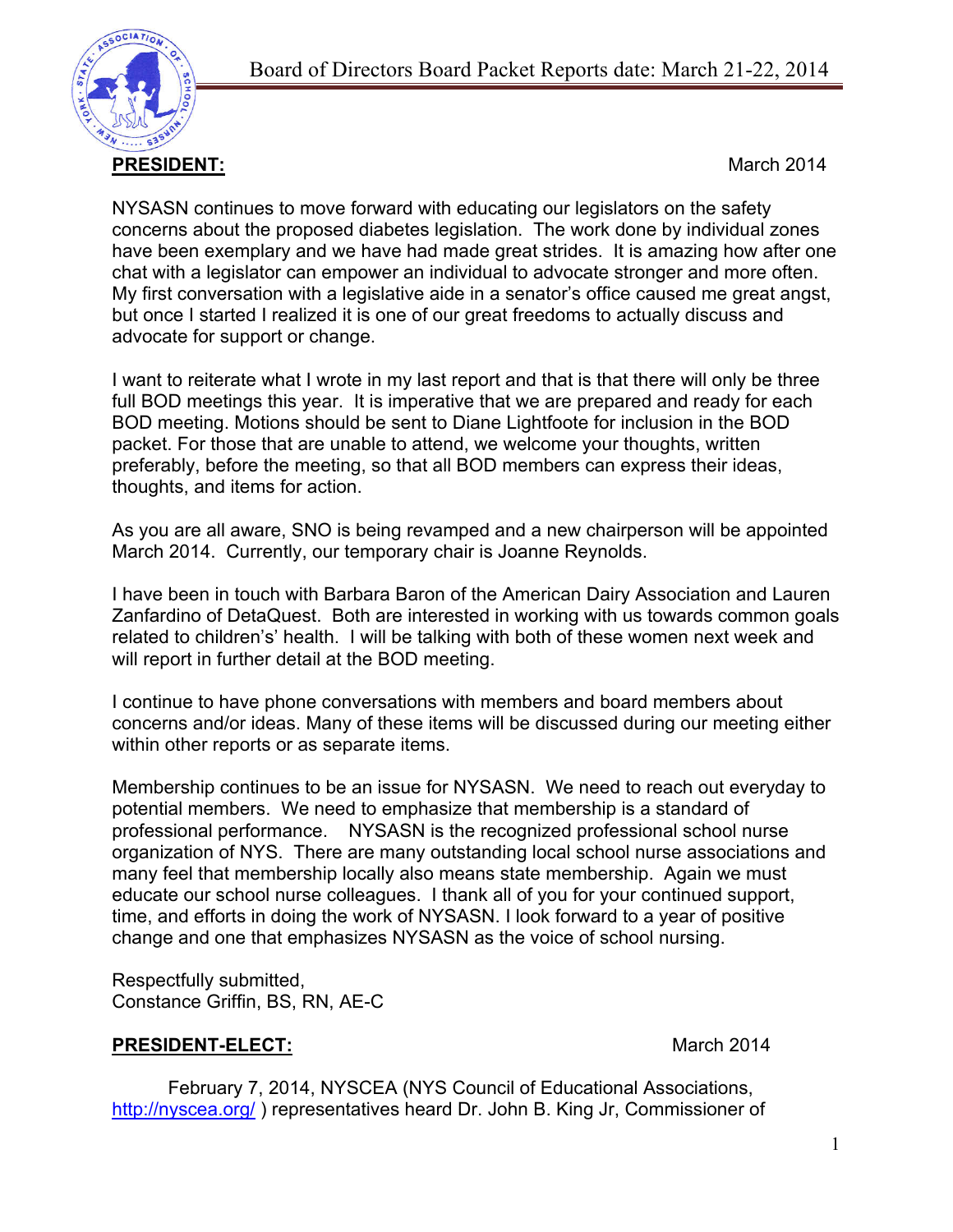Education speak on the Reform agenda. He mentioned his support of funding pre K programs as promoted by Governor Cuomo.

Senator John J. Flanagan, Chair of the Senate Education Committee, spoke of the committee's recent report to the NYS Senate. http://www.nysenate.gov/pressrelease/nys-education-chairman-flanagan-calls-immediate-sed-action-common-coreand-unveils-pac

I was able to meet with Carl Mills, Special Counsel to the Senate Committee on Education. We discussed NYSASN's opposition to A4987 (Benedetto)/S.4473 (Marcellino) and he accepted our folder with opposition documents to share with Senator Flanagan. NYSCEA has begun a relationship with the education committee and Senator Flanagan. I have requested NYSCEA's assistance with communicating with Senator Flanagan's office and a meeting, plus a speaker for a BOD meeting.

Kathleen Hinchman, Ph.D, Professor, Reading and Language Arts Center of Syracuse University, was the main speaker who described research related to ELA standards and cautioned against overzealous implementation of data-driven instruction.

Three member organizations were scheduled to provide tours of their websites. Their main points are listed below.

NYSAHPERD http://www.nysahperd.org/ has paid staff to update and manage the organization's website. The zones are defined on a map which lists each zone president's name. http://www.nysahperd.org/content/about/nys-ahperd-zone-map.cfm

NYSAFCSE http://nysafcse.org/ is professionally hosted but managed by all volunteer members. The main point made by this organization is to always have more than one person with password and access to the website. (When their webmaster passed away suddenly, it was a year before they could re-create the website. No one had access.) This organization has a webmaster and a content specialist. Every region has its own page and adds its own information. For their conference attendees, all resources are available online.

AMTNYS http://www.amtnys.org/Main%20Pages/aboutAMTNYS.html is also managed by volunteers. The leaders of the zones are all linked on a map. Scholarships and award winners are noted with pictures of past winners. E blasts are only sent with president's approval.

Collaboration among organizations was stressed and will be worked on prior to the next meeting in June.

Janice McPhee MSN, RN, NCSN

#### **PAST PRESIDENT**

Past-President Report **March 7, 2014** 

This winter we have created a nomination form and criteria for the School Nurse Administrator award along with a rubric to evaluate nominees. The board had decided last year to put off this award until this year due to a quick turnaround time when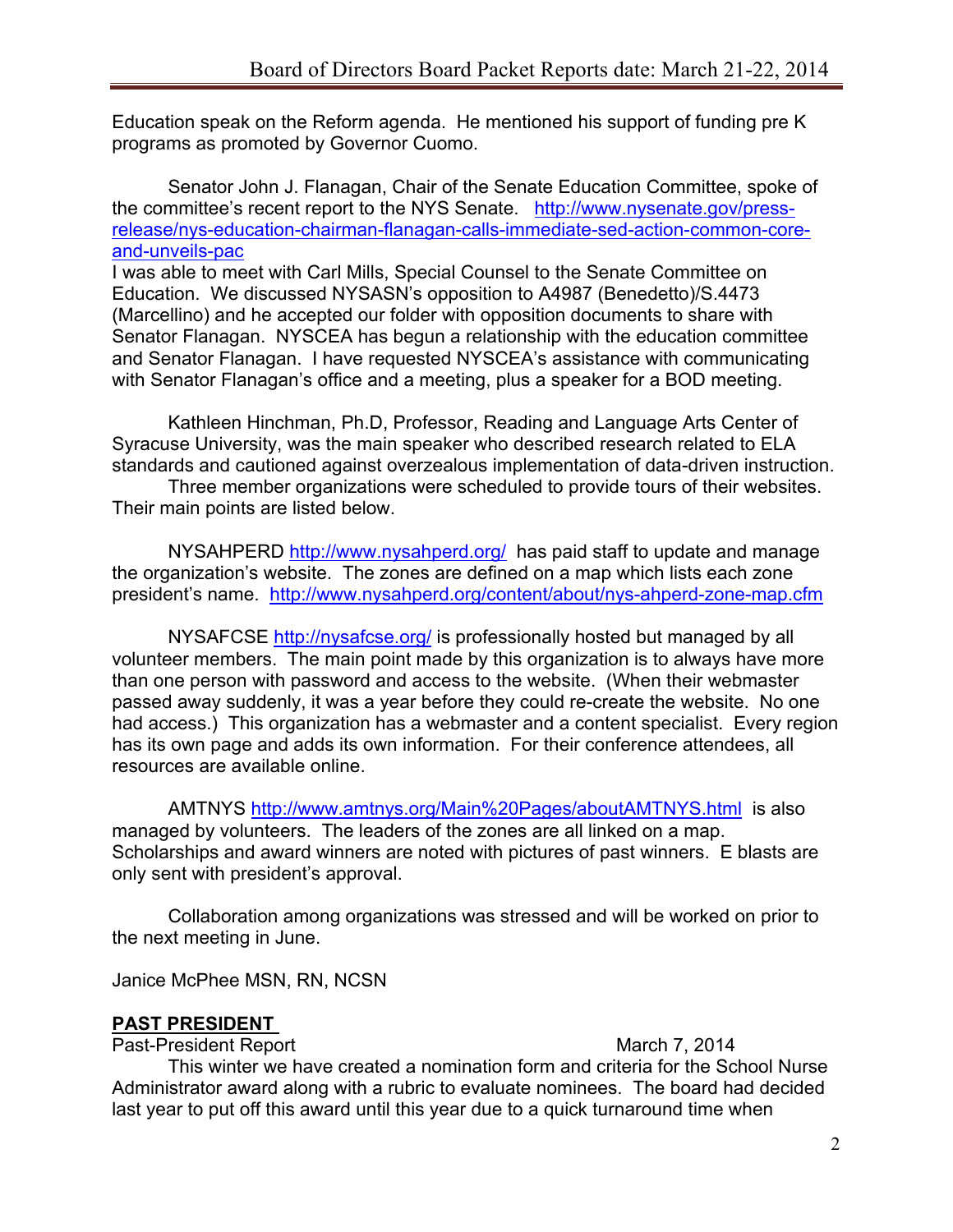introduced last year. The award recipient nomination will be submitted to NASN as our NYS School Nurse Administrator award recipient and NASN will decide if they meet there standards for the national recognition. We mimicked the national requirements for this award with the only addition of matching NYSASN membership with NASN membership requirements.

The membership was poled for nominees and we did receive two nominees for the SN Administrator award. One nominee did not meet the nomination criterion. We have submitted a school nurse administrator from NYS and our President Connie Griffin will announce this award recipient at our March BOD meeting. Our great state has many an administrator to recognize and I am thrilled we are recognizing our leadership in this way. The required nomination forms are under our Board docs on the website for future need. NASN does have high standards and the recipient has to be both a member of NYSASN and NASN for 5 years, so spread the word in your zones for future applicants. In implementing this I found the time frame to be tight on receiving the nominations and then verifying information and membership so I would recommend we have our deadline be January  $15<sup>th</sup>$  for nominations next year. This will give us time to generate a monkey survey if needed and get the results back before the March 1<sup>st</sup> deadline for our NASN Director to submit our recipient to NASN.

I have also been busy entering data from our Strategic Plan onto a power point for our review and presentation at one of our BOD meeting.

As chairman of the nomination committee I want to ask each of you to consider stepping up to one of these positions this fall; President-Elect or Treasurer. These positions will really reward you in many ways. I am amazed how quickly these three years have gone by. The EBOD will help develop skills in communication, leadership and organization that you will apply to many areas of your life. We need you to lead us in the future, please consider serving in a new and challenging role. Anyone interested in either position please come talk to me as I will answer any questions you may have.

As chairman of the EISN awards I am excited to hear from Gail Hall and the Zone Reps about all the wonderful School Nurses you are recognizing this year from your zones. I hope we will have 14 to recognize this year as I know we have many in NYS that are truly excellent school nurses.

Yours in Nursing, *O. Jeanne Dolly MS, FNP-C, SNT, NCSN*

## **SECRETARY:**

I have NYSASN stationery and envelopes. If you would like some, just let me know how many and I will bring them to the meeting.

Reminder of dates: Summer BOD reports: **Friday July 1st at midnight** *\*special arrangements can be made for the Officers attending NASN in San Antonio TX. (meeting 7/23)* Fall BOD reports: **Friday October 24th at midnight** (meeting 11/7) Spring 2015 reports: Due date will be a Friday at midnight approximately 2 weeks prior to the BOD meeting. I prefer Arial 12 font for continuity, but I can easily change it when compiling the packet.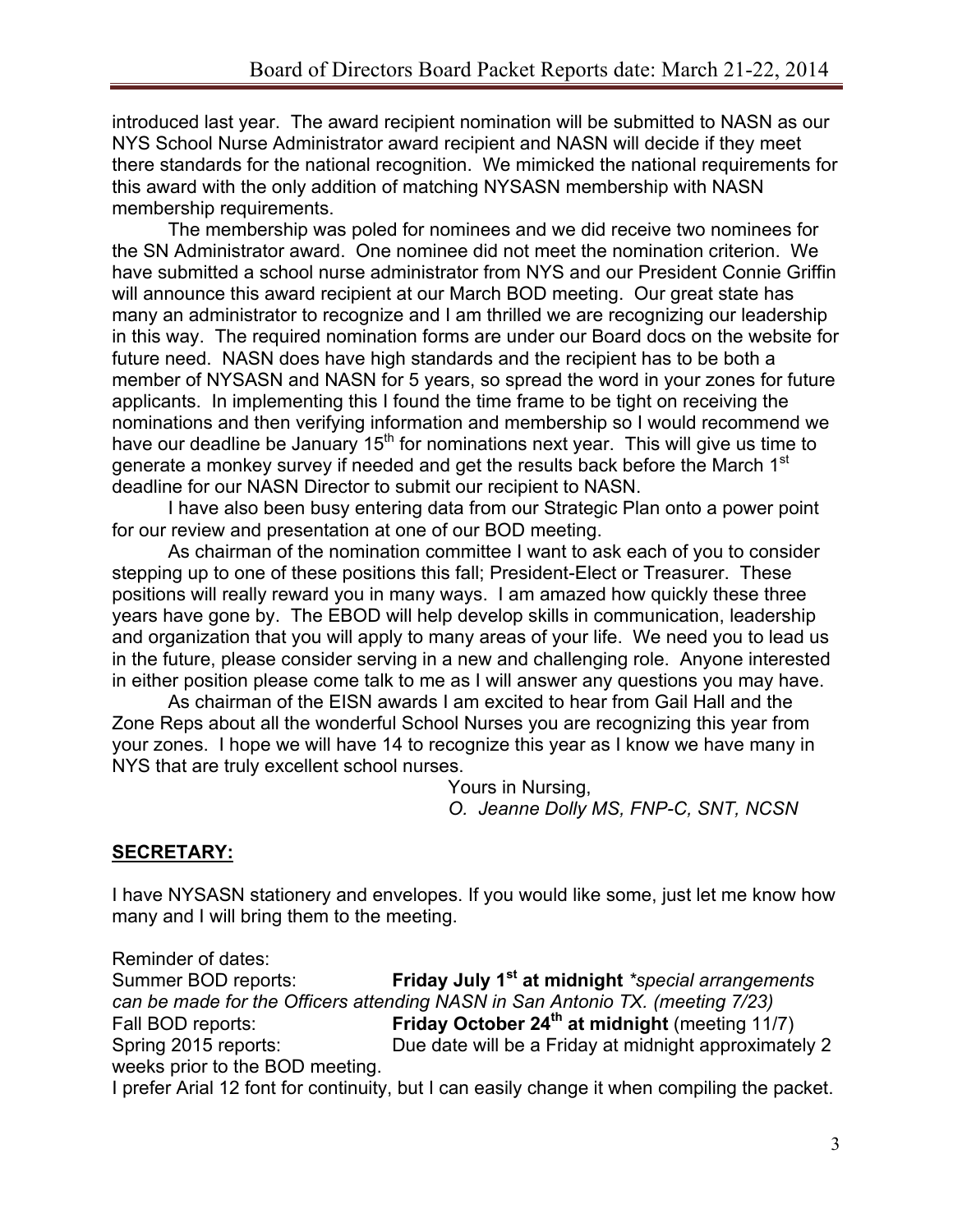I want to thank everyone for the detailed and timely reports. Over the years on the BOD I have noted that the reports have become much more detailed and informative. Thank you all for your professionalism.

Respectfully submitted,

Diane & Lightfathe RN, NCSN

Diane Lightfoote, BA, RN, NCSN NYSASN Secretary

#### **TREASURER:**

#### **\*\*\*Current Mileage Rate is 0.56 per mile\*\*\***

We do not end the financial quarter until March  $31<sup>st</sup>$ , so the reports submitted in the January 2014 board packet are the most current.

For all new board members, and as a reminder to all of the "seasoned" members, I am attaching guidelines for reimbursement submission. Some of you were never fully oriented to the procedure, and some of you are getting lax in submitting proper documentation.

The guidelines on the back of the reimbursement forms need to be updated. I will work on that.

Also, we ask that members who fly to meetings be conservative and attempt to get the lowest possible airfare. This often means that you have to book early. We have had cases where two members are on the same flight, and one pays \$119 for the flight while the second member pays close to \$300. This is fiscally irresponsible to our members. The meeting dates are given far enough in advance for shopping around to get the best fare. Thank you for your cooperation.

#### **The deadline for reimbursement forms for this board meeting is May 6th ,2014. Please be aware that the mileage rate has been decreased to 56 cents/mile this year.**

Respectfully submitted, Jacki O'Donnell

#### **EDUCATION:** March, 2014

#### **NYSASN Pediatric Emergency Workshop Spring 2014 Regional Educational Offering**

**Date: March 15, 2014 Watkins Glenn Conference Chair: Gail Hall**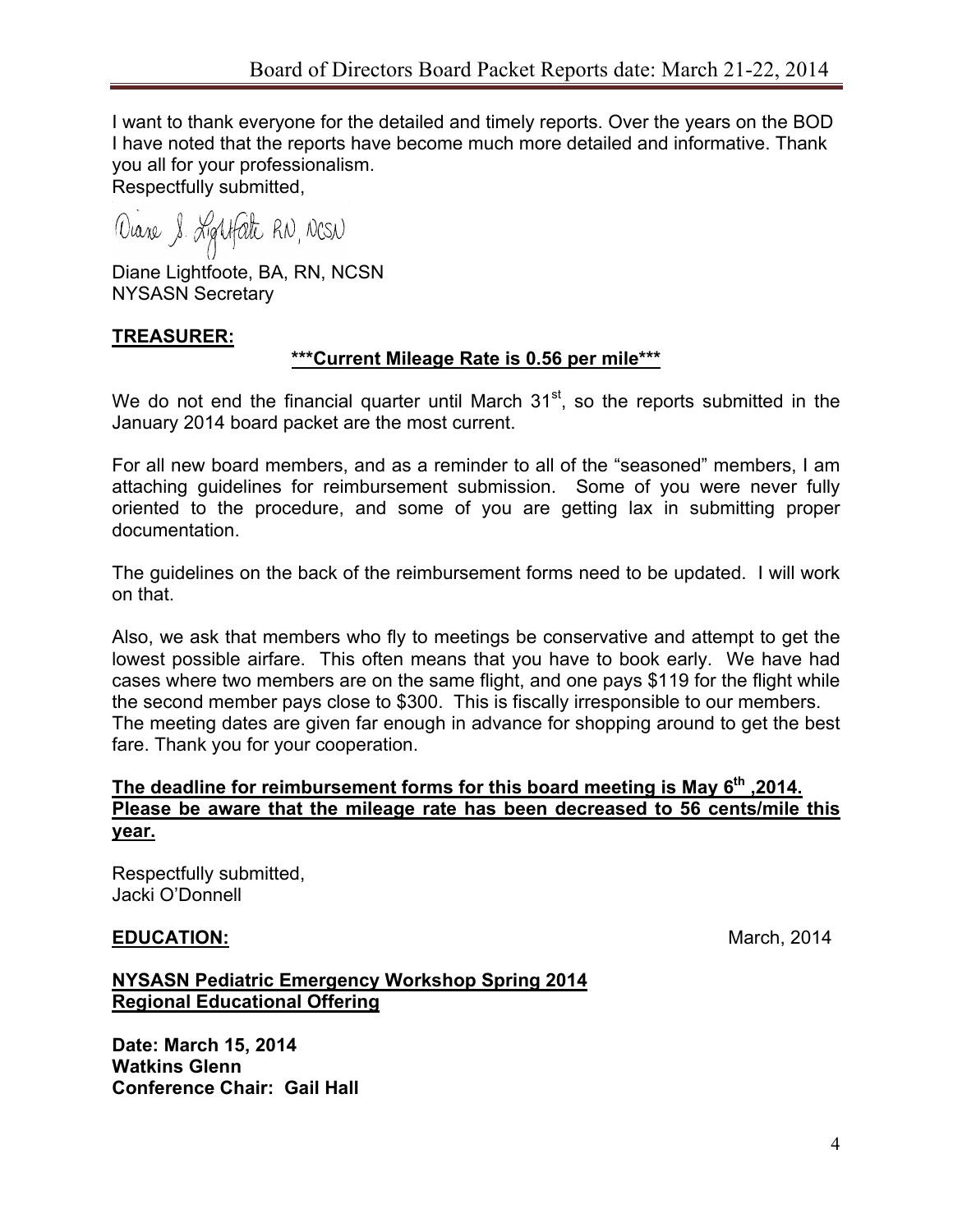Cathy Page, MS, CHNP, RN, CEN will be presenting at the Pediatric Emergency Workshop for SN at Watkins Glenn on March 15, 2014. Her bio form for the CE application was sent to PSNA and approved. The number of registered attendees is 83. Another great job done by Gail Hall for performing as conference chair and registration chair for this conference! Thank You!!!

# **NYSASN Summer Enrichment Academy**

#### **July 23/24, 2014**

Joanne Bardin is Conference Chair for the Summer Enrichment Academy in Newberg. I was informed by Joanne that Carol Bumbolow resigned as Conference Co- Chair. The conference is titled Youth Mental Health First Aid through the Mental Health First Aid-USA. Joanne Bardin reported:

This is an eight (8) hour program that will give the participants certification. Event dates have been changed **to EBOD 7/22, full BOD 7/23** with the first group of 30 participants attending this training with the first team of instructors. **7/24** there will be the same training with 2 teams presenting to accommodate 60 more participants. Per the trainers- due to the program presentation and interactions throughout the day with one another the groups could be no larger than 30 per session. Joanne also has been provided the CE appropriate forms for the conference chair and presenters to complete.

## **NYSASN Fall Conference 2014**

#### **November 7th and 8th**

#### **Location: Marriott Hotel, Ridge Road West, Rochester, NY Co-Chair-Donna Ryan and Diane Houseknecht**

Title: The Mind Body Connection-Mental Health. Venue is in place. Keynote speaker and presenters are scheduled. Marriott contract provided to EBOD for review and signing. Donna and Diane have committee in place. Save the date flier created. Nice job Donna and Diane.

SNO report provided by J.Reynolds

# **Discussion Item:**

Attached is Conference Planning Spreadsheet and Discussion item at BOD needed on future locations.

*Respectfully submitted, ~Flora McEntee, MS, BSN, RN, SNT*

#### **SCHOOL NURSE ORIENTATION (SNO**): **School Nurse Orientation Report to BOD March 2014**

The faculty of SNO 2014 met on January 18-19, 2014 at the Hilton Garden Inn in Newburgh to review and revise the curriculum for this year's program. The goal was to be able to keep costs stable and to decrease the time commitment for participants. The program has been shortened by 1 day for a total of three and one half days. The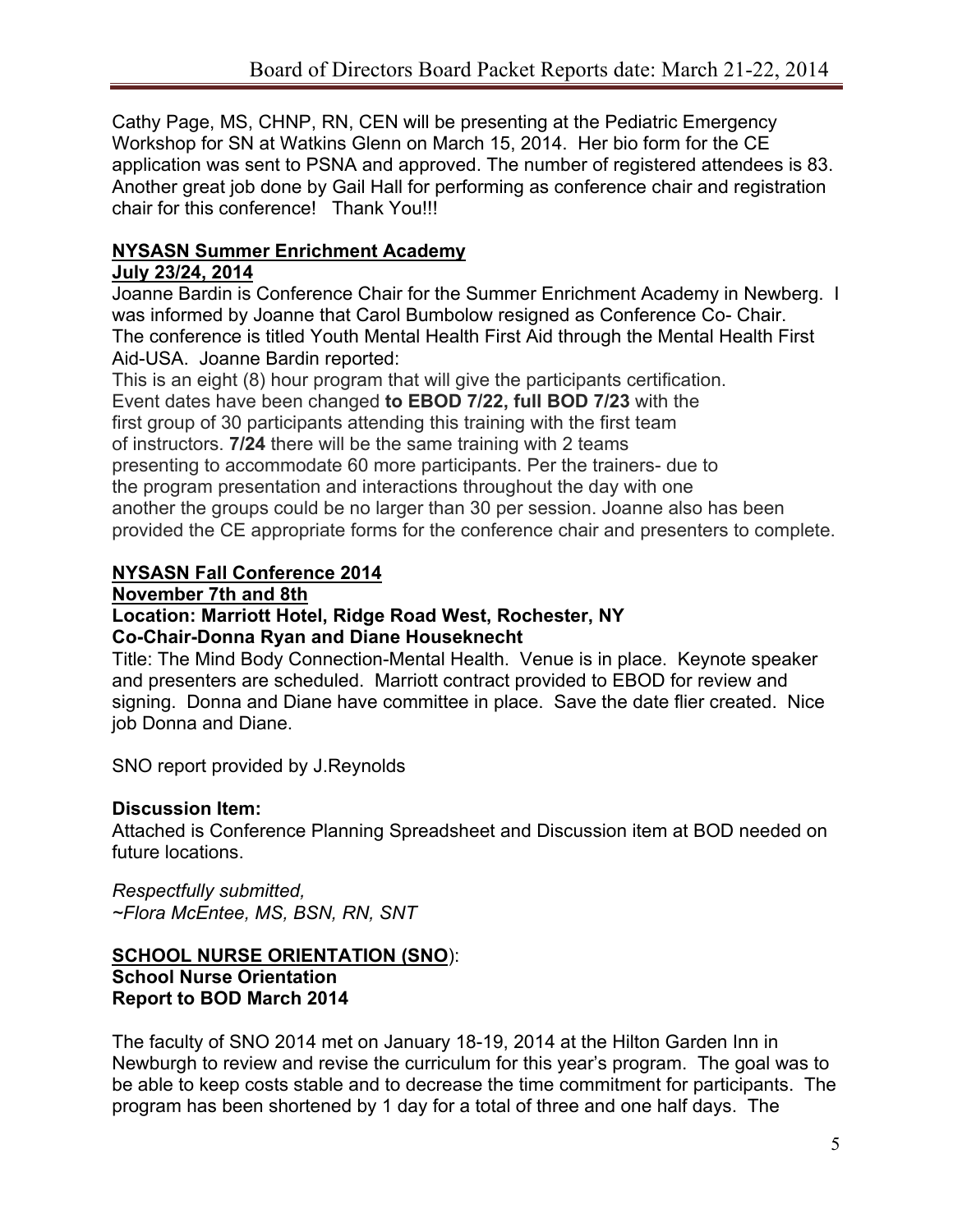curriculum has been revised to make efficient use of the shortened time, while maintaining valuable content. Joetta Pollock and Anita Mosher join the faculty as presenters and Joetta will also be handling registration and the mentor program. All faculty are working throughout the spring to create/refresh/revise their presentations.

The program dates are August 11-14, 2014. Lodging arrangements have been made with the two hotels that have been used in the past - The Inn at the Finger Lakes and the Hilton Garden Inn – both of which are in Auburn. Conference sessions will be held at The Lodge at Welch Allyn as they have been for the past several years.

At the time of this report, final changes are being made to the brochure and it will be ready for publication on the website within the next week. Save-the-date informational flyers are to be included in the conference folders at the Regional Pediatric Emergency Workshop and also at the SSHSC Updates later in the spring. Additionally, each Zone Rep will receive an electronic copy of the flyer to copy and distribute at Zone activities.

The American Dairy Association and Dairy Council (ADADC) had generously agreed to fund flash drives with resources for each SNO participant in addition to sponsoring a breakfast at SNO.

Respectfully submitted,

Jaanne Reynolds MSN, RN

Joanne Reynolds MSN, RN SNO Chairperson (interim)

# **LEGISLATION:** March 2014

To date, the bills A4987/S4473 have not been discussed in either the Assembly or the Senate education committees. In the meantime, our members continue to reach out to their elected representatives to educate them about our serious safety concerns with this proposed legislation.

I am pleased to confirm that NYSUT has taken a formal position against this legislation. I have also reached out to CSEA and NYSNA and have not heard back from them to date. I plan to follow up with their legislation people next week.

I have also reached out to Dr. Cindy Devore, the school physician consultant at SSHSC, with Gail Wold's assistance. Dr. Devore informed me that she has re-located to Virginia and is not as involved with the local NY AAP chapter as she once was. She was kind enough to forward my email to a group of NY school physicians who, unfortunately, have not yet responded to my request for support against this legislation. We may have to reach out individually to our local school physicians. They may be more receptive after discussing this with their 'own' school nurses.

One of the questions that has come up when our nurses have met with their elected representatives is the following question: "What do you expect parents/schools to do when there is no available school nurse?" The inference, of course, is that the appropriate answer to not having a school nurse is to delegate professional nursing care to non-licensed personnel.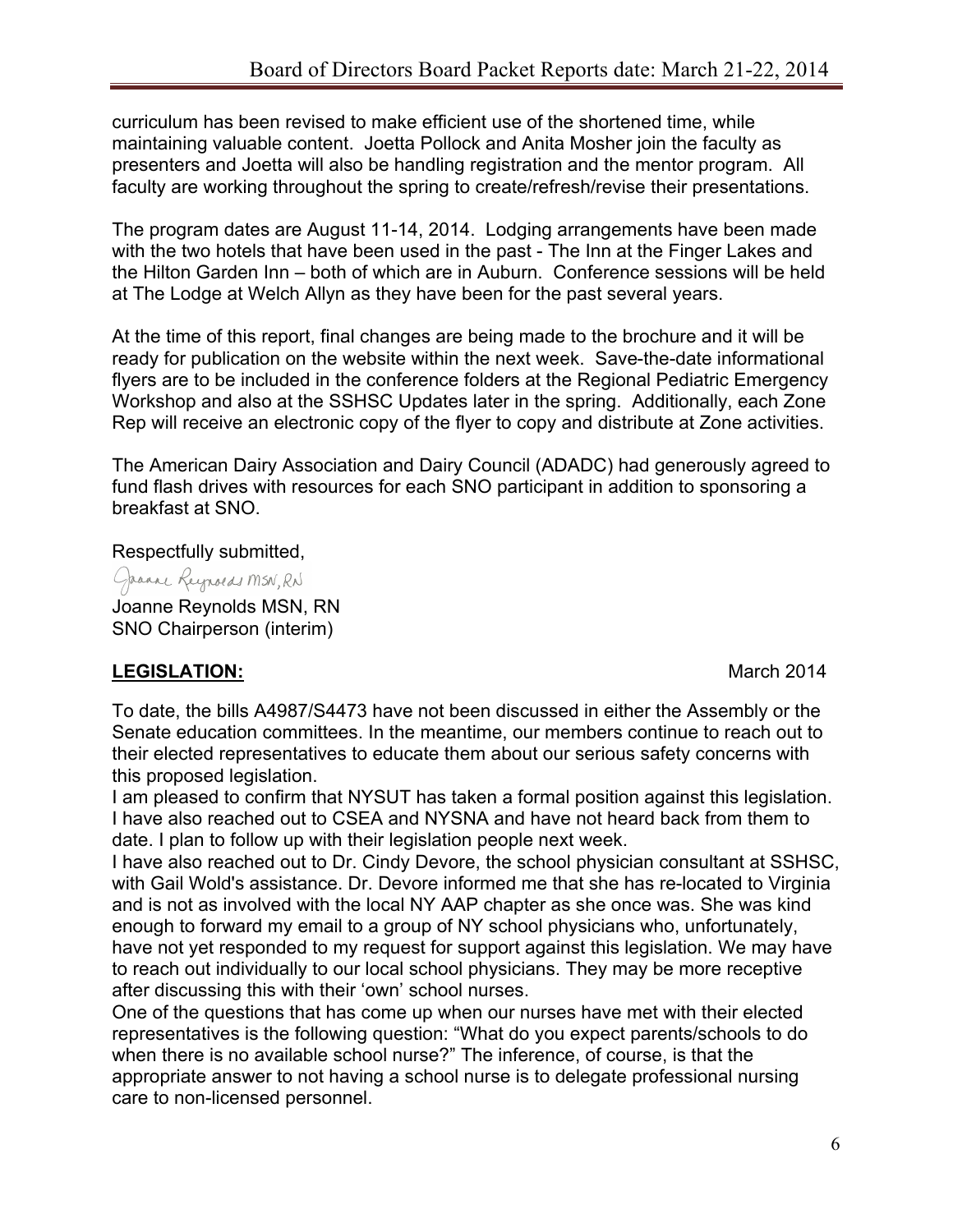We need to get the word out to our members that the answer to this question is that training unlicensed staff to administer insulin is not an appropriate response to a fiscal or human resource dilemma, however pragmatic that may seem to laypersons. We need to change the prevailing culture - where the notion that anyone can provide professional nursing services if they are trained is entertained and taken seriously. We also need to remind our legislators that we have specialized education, leading to professional licensure. Our profession has foundational documents which underpin our professional practice: our standards of practice, our code of ethics and our social contract with society. If our legislators truly believe that non-licensed school employees can practice our profession with a few days training, then we must ask them whether our New York State Nurse Practice Act has any meaning at all.

We need to stay on message when responding to the above question from legislators. We can help them understand our concerns by asking some pointed questions of our own:

· Would the questioner like to be admitted to a hospital where the registered professional nurse has trained non-licensed staff to administer a high-alert drug which if administered incorrectly could result in their death?

Why then do they think that this is OK for our most vulnerable citizens?

And why would it be OK to administer a high-alert drug in an isolated healthcare setting where, if the registered nurse is not present, the possibility of 'failure to rescue' is much higher than in the hospital setting?

In order to ensure that we can all speak to the current hot topics in the safety science literature, I also wrote a short article for the Winter *Communicator* on this topic. Respectfully submitted,

Mary Beirne, RN-BC, NCSN NYSASN Legislative Chairperson

# **MEMBERSHIP:**

Our current membership is 570(as of 3/42014). Sending the final renewal notice by postal mail gave us 37% of members returning applications and payment for renewal. Members lost for January and February 2014 - 26. New members for the same period - 23.

The mass postal mailing of letters is not going to happen, way too expensive. Alternatives are going to be discussed as to how we can most efficiently recruit membership from all public school nurses in NYS. (I will not be at this meeting, so that may happen in July at a membership committee meeting?)

Respectfully submitted,

# Ore Harbollock en

Joetta Pollock, RN, BSN Membership Chairperson

```
NATIONAL ASSOCIATION OF SCHOOL NURSING (NASN) DIRECTOR: March 2014
Suzanne Smith BSN, RN, NCSN
```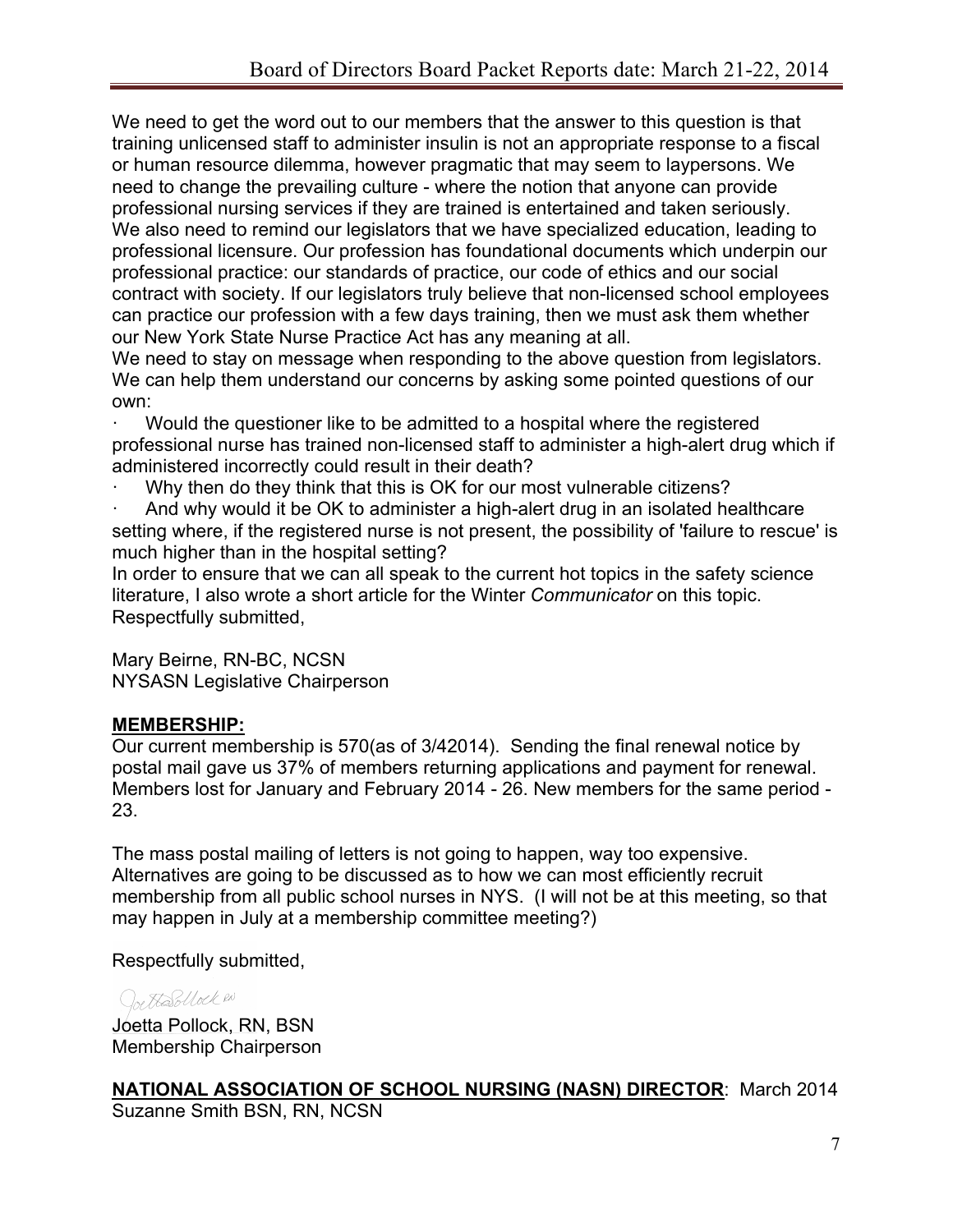- The NASN January BOD meeting in Washington, D. C., the NASN Legislative agenda and the Capitol Hill visits in January 25-28, 2014 have been posted in the January BOD report and in the Winter Issue of the "Communicator"

-NASN strategic planning is in the final stages.

-On-going Board work includes: new and revised position statements recently have been posted on the member section of the NASN website. Deadlines for award applications have been met such as, New York State/NYSASN - Excellence in School Nursing: Affiliate School Nurse of the Year and Affiliate School Nurse Administrator of the year. Book reviews are on-going that also teach board members about expectations and duties of a board member and provide leadership training. Committee meetings are conducted by telephone conference calls monthly.

NASN Voting 2014 opens March 15 – remember to vote on-line!

NASN Annual Conference – registration is open on the NASN website. Place: San Antonio, Texas. Time: (Preconference: June 27), June 28-July1, 2014. Please be sure to let me know if you can attend. Is anyone going to San Antonio? (George Strait sings this!) We will be sure to have fun at the rally!

# *Fundraisers-* (Purses for Nurses)

\*\**Reminder to zones for donations to put in the purse- gift cards or small tokens to represent New York State. Please bring your zone donations to this board meeting as it is our last meeting before the NASN conference in June 2014. New York always has had a great fun purse! Money goes to the Endowment fund! This is a popular fund-raiser*. \*\*

New this year- "High –Five" campaign is also encouraged by NASN to take back to the Affiliate State as an additional way to continue raising \$\$\$ for the Endowment (Scholarship) Fund. So NASN is asking members in their Affiliate-NYS to give \$5 to the "High –Five" Envelope! I will bring for display at this meeting

Remember last year the endowment dinner included a donation to the endowment fund. This year no monies go to the endowment fund from the annual dinner party/gala. Thus the various fund-raisers: "High-Five" campaign was created to be circulated at the affiliate level! Amazingly some states contribute hundreds of dollars and have fundraisers all year to donate at the annual conference!? So, I feel the BOD should consider this added voluntary donation to the Endowment Fund. As one state affiliate director, I have yet to provide tokens to BOD members as Director –NY. This involves tokens for 50 board members. This is an additional expense to the NASN Director. In the past, our NASN Directors have done this out of pocket. I plan to accomplish this in June 2014. Does anyone have any suggestions on this? Any budgeted monies for this? This is a request for the BOD to consider this.

NASN is piloting a state website for Oregon (a unified state) NASN is also possibly willing to help out other states with websites problems?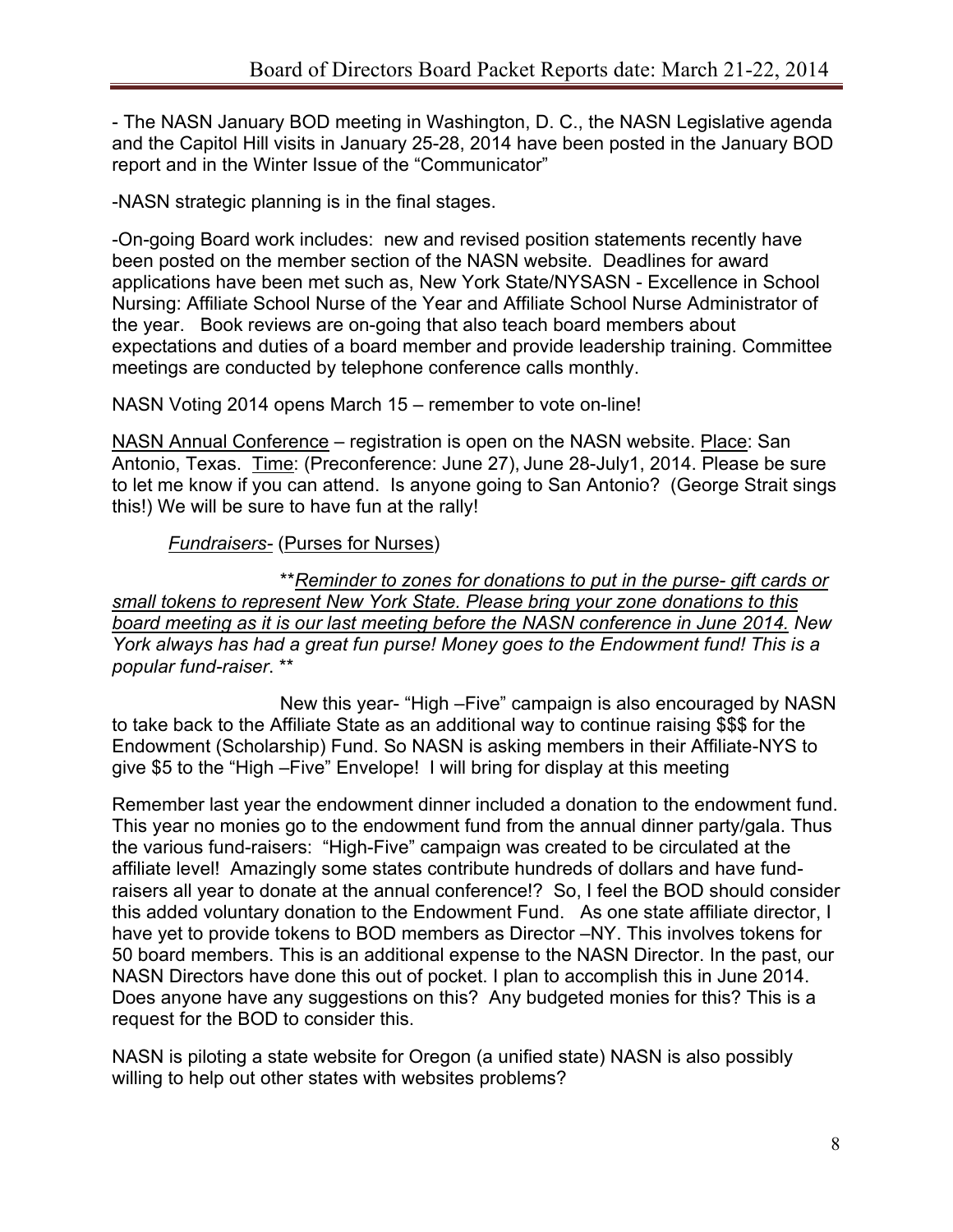NBCSN- I am interested in having more representation at our educational offerings at the vendor level to promote interest and information on this certification for school nurses. NBCSN has agreed to attend the March 15, 2014 Ped. Emergency Workshop!

Pearls from networking with other state affiliates: I liked this one: Having difficulty getting members to access the website on a regular basis? Consider: "Wednesday websites" -news posted on Wednesdays! -will motivate members to check the site once a week for new postings /information? Members can stay informed and up to date – as they will see something new each week! …maybe search around the website at that time as well. Also, have you heard of a "Un- Conference?" This is a no fee conferencepeople and presenters show up and people decide on sessions to go to with questions such as technology questions or research or how to present topics including great websites- a great educational experience! This is an interesting concept. I hope to learn more about this.

ANA-NY NYSASN used to have a liaison with the New York State Association Nurses Association. Zone 9 representatives were advised on a legislative visit (Assemblywoman Addie Russell) to have partners and not go it alone. Should NYSASN reconsider this? Should NYSASN explore the ANA-NY?

Respectfully submitted,

Suzie

## **NEWSLETTER:** March 2014

My experience as Editor of the Communicator continues to be very positive and I am learning so much! The Winter 2014 issue was 19 pages long and was put out late February. Many thanks to all who submitted articles for the Winter 2014 issue. The articles submitted were really wonderful. There was an expense of \$475 for the layout and print service, Harry did not charge us for the link fee, a savings of \$25. There was revenue from a half page ad from School Nurse Supply for \$250 as well as two full page ads from the American Dairy Association and Dairy Council, Inc. In addition, they submitted a great article on Breakfast in the Classroom. LouAnn Gleason kindly took the time to write a great Zone Highlight.

The deadline for articles for the Summer 2014 issue is May 10th as I would like to have the zones submit some pictures of their School Nurse's Day celebrations. The goal is to have it published late May or early June. The Board members continue to be so supportive, thank you. As always, ideas, suggestions, articles, or just funny little tidbits are always welcome and appreciated.

Respectfully submitted,

Anita Mosher, AAS, RN

# **NEW YORK STATEWIDE SCHOOL HEALTH SERVICES CENTER** March 2014

The New York Statewide School Health Services Center (NYSSHSC) housed at Monroe 2-Orleans BOCES in Spencerport, NY, is now in the fourth year of our five year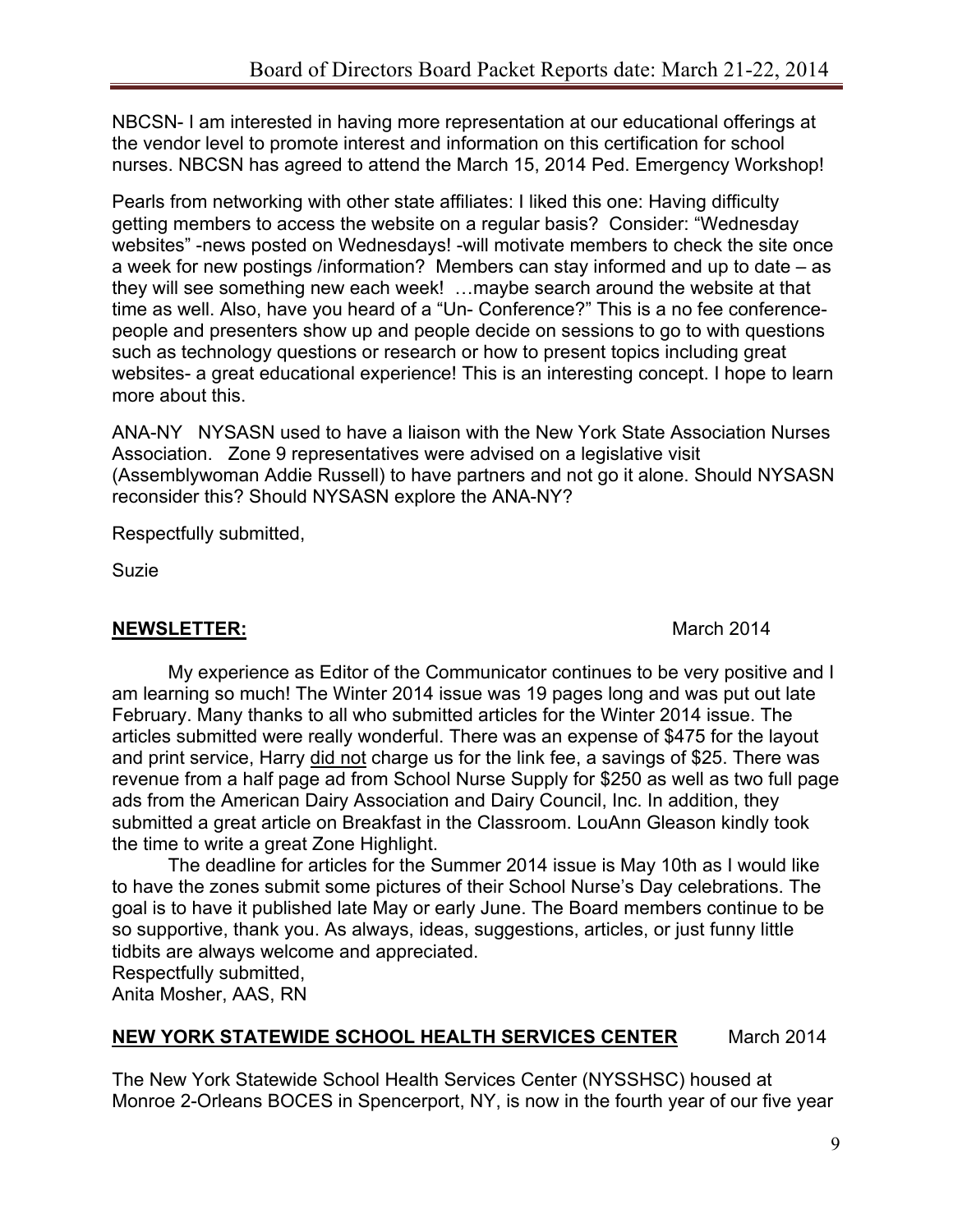contract which runs January to December. We continue to embrace each New Year of our contract and work diligently to provide resources and support to NYS school health professionals.

We ask that the Brochure for our 2014 Update Conferences be placed on the NYSASN website on the home page as well as under the EVENTS tab on the Calendar.

We have now moved to a new e-mail system called **iContact** which utilizes new technology to better serve listserv membership. This update requires ALL current listserv members to re-sign up to continue to receive listserv email. We would also appreciate your placing information regarding this change over to iContact on your site.

In 2013 we completed administration of the Youth Risk Behavior Survey on behalf of the CDC and NYSED. We truly appreciate the support school nurses gave to this effort. It is in a great part the assistance from school nurses that allowed us to obtain weighted data. We are now in the midst of the administration of the 2014 School Health Profiles Survey (SHP). We are using Survey Monkey to administer the survey and deployed on February 14<sup>th</sup>. We are collaborating with New York City Department of Education (NYCDOE) and New York State Department of Health ( NYSDOH) in survey administration for the 2014 School Health Profiles (SHP) by electronically deploying all SHP for NYS, NYCDOE and NYSDOH. The NYC and NYSDOH samples are not required for weighted data for NYS, but are required for each respective group's samples to be weighted. We may again call on school nurses for assistance.

The Bloodborne Pathogens Webinar- Blood Exposure in the School setting, submitted to SED in October for Materials Review Panel approval, has now been posted on the website.

We are immersed in providing guidance for schools with the new NYS Immunization Requirements for School Entrance/Attendance. We have created new resources to accompany these guidelines:

- Immunization Referral Letter to Parents 2014-2015 New York State Public Health Law, Section 2164 mandates that schools shall not permit a child to be admitted unless the parent provides the school with a certificate of immunization or proof from a physician, nurse practitioner or physician's assistant that the child is in the process of receiving the required immunizations. This letter informs parents of this mandate.
- Immunization Requirements for Students Entering 6th Grade Students who are entering 6th grade and who are 11 years of age or older must receive an immunization containing tetanus toxoids, diphtheria, and acellular pertussis (Tdap) and a 2nd Varicella.
- A brand new "Cheat Sheet" to help simplify the new requirements and identify the changes in each grade level.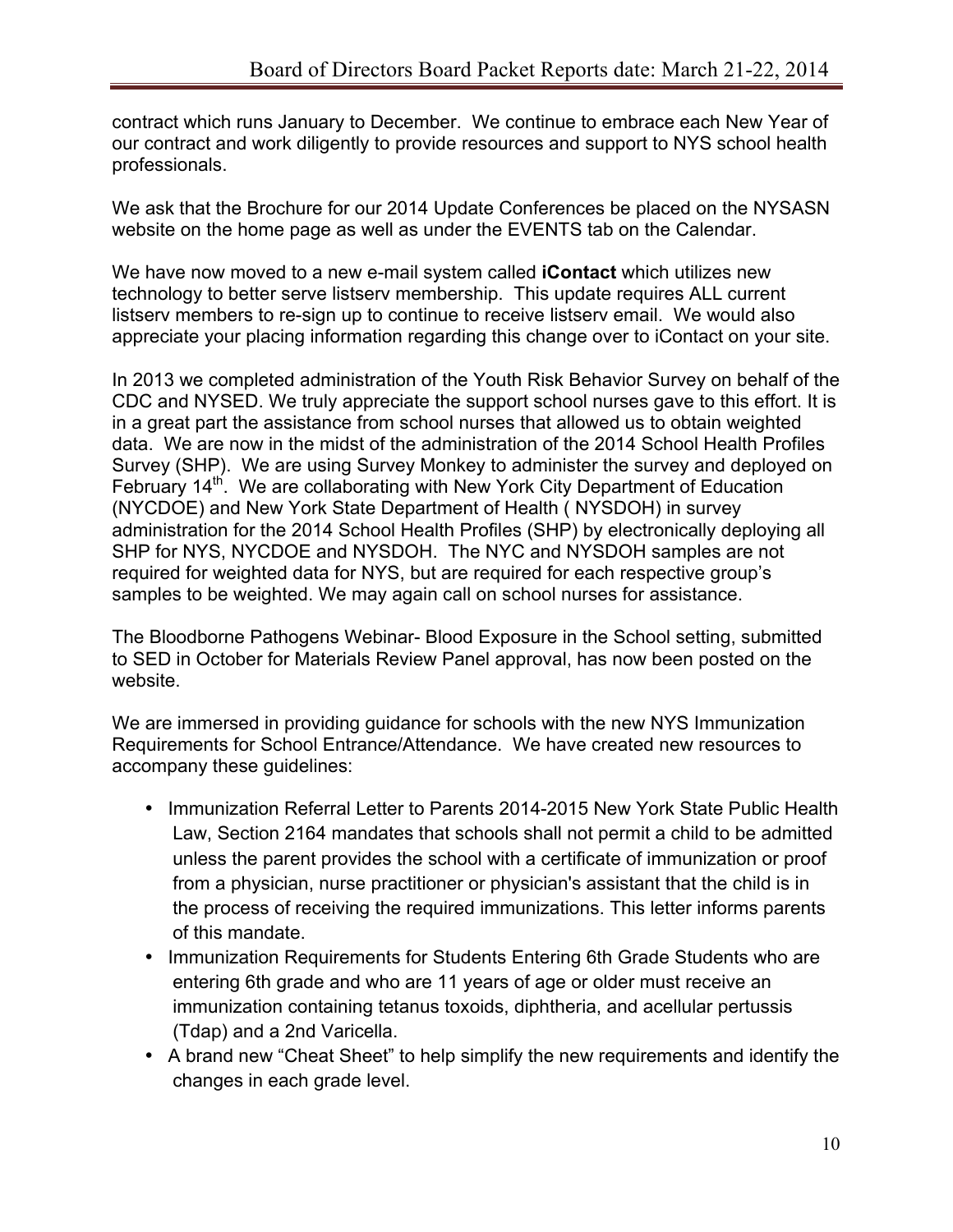These resources may be found on our A-Z Index, under "I" for Immunization and the SN Toolkit under Parent Notifications – then Immunizations.

We are excited about our 2014 School Health Seminar Update conferences and look forward to assisting you to Explore, Engage, Elevate and Enhance Your Nursing Practice in Making the Difference for New York State Students.

## **Dates & Locations:**

#### **May 21, 2014 – Wednesday Watertown / Thousand Islands**

Hilton Garden Inn - 1290 Arsenal Street, Watertown, NY 13601 (315) 788-1234 **May 22, 2014 – Thursday - Syracuse -** DoubleTree by Hilton, 6301 State Route 298 East Syracuse, NY 12057 (315) 432-0200

**May 28, 2014 – Wednesday - Poughkeepsie** The Grandview 176 Rinaldi Boulevard Poughkeepsie, NY 12601 (845) 486-4700

**May 29, 2014 – Thursday - Elmira / Corning / Horseheads -** Hilton Garden Inn Elmira Corning,

35 Arnot Road, Horseheads, NY 14845 **(**607) 795-111

The tentative Agenda for 2014 School Health Updates includes:

- What You Don't Know Can Hurt You: Explore the Latest Updates from NYSED, NYSDOH & Federal Agencies
- It Takes a Village: Engaging Youth, Staff & Parents in Providing Mental Health Services & Support
- You Had Me at Hello: Elevate Your Nursing Practice With Effective **Communication**
- Enhance your Expertise: Clinical Practice Updates for School Nurses

The brochure is now posted!

Respectfully submitted,

| Linda Khalil     | lkhalil@monroe2boces.org  | 585.617.2381 |
|------------------|---------------------------|--------------|
| Gail Wold        | gwold@monroe2boces.org    | 585.617.2382 |
| Debbie Karpowich | dkarpowi@monroe2boces.org | 585.617.2380 |

## **OPERATIONAL GUIDELINES AND BY-LAWS:** March 2014

I have been very busy at work reviewing the OGs and bylaws as part of my new position on the BOD. As I am sure many of you already know, the bylaws have been updated to reflect the November vote and are now on our Web site.

Currently, I am piecing all of the pieces of the OGs together, trying to obtain the most up-to-date documents to present. Not only is my goal to have an esthetically presentable document that we can all be proud of, but one that is professional as well.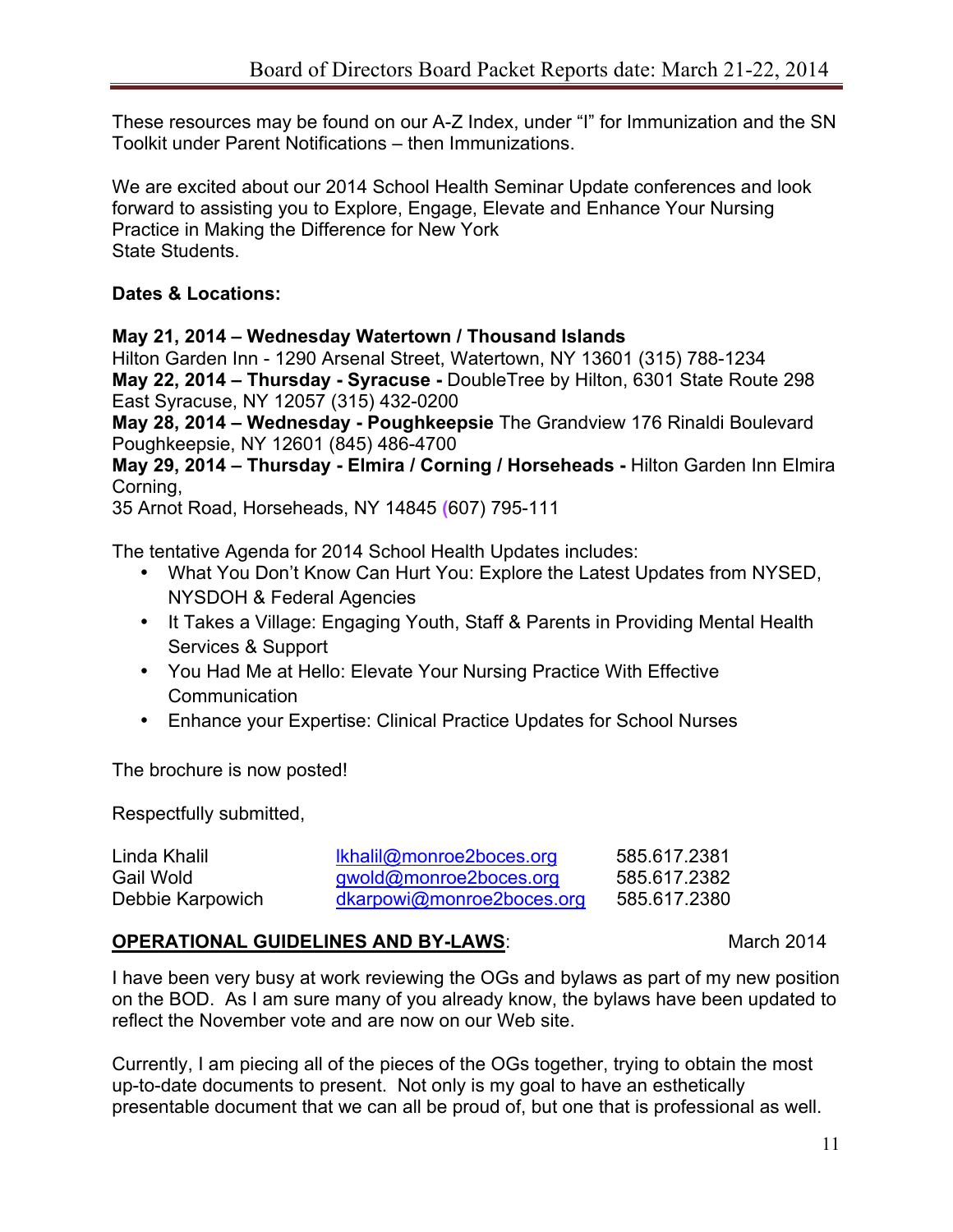To achieve this, I have several short-term goals, as well as some long-term goals as well.

For now, I have updated the bylaws and had them posted. I have also redone Section I of the OGs (which you will find as an attachment here). Section I is short. Therefore, a short-term goal is that I ask all of you to read it as part of this BOD packet. As you can see, the OG/Bylaws committee consists of the Chairperson and two committee members. I will be seeking the assistance of the EBOD to determine how it will best serve NYSASN to choose these two members to work with me on this committee. For one of my long-term goals, the committee and I will begin to pick apart each section of the OGs to review and then present them to the BOD at each respective meeting for approval. During this time, I will be developing a chart that coincides with each job description and the time frames for review of that OG. Should that OG be up for revision, I will ask that you update your OG for the position you hold. Hopefully, in a reasonable time frame, we will have a document that will be, and, perhaps one that we can place on the Web site for the BOD. Thanking you in advance!!

Respectfully submitted, Karen Cofino BSN RN NCSN

#### **POSITIONS:**

#### **PUBLIC RELATIONS/Promotions** March 2014

I have finished sending letters to all of the BOD school districts administrators and BOE Presidents for the 2013-2014 school year. Thank you to Diane Lightfoote for keeping me supplied in letterhead and envelopes. Also, Suzie Smith and I looked up how to submit an online news release and Suzie submitted it to her local newspaper. If anyone has a news release that they want submitted to their local newspaper, please let me know. I would be happy to submit them as well as photos to help promote the good things that our school nurses are doing. The press release submitted is also in the Winter 2014 issue of the Communicator if anyone is looking for an example. A meeting with a legislator would be one example of something that would promote NYSASN and school nurses in a positive light.

The next conference where promotions products will be sold is the March 2014 Pediatric Emergency Workshop. There have been no conferences since the last BOD report. Thank you in advance to Joanne Bardin and Connie Griffin for volunteering to meet me at the conference with the promotions items. Connie Griffin has ordered replacements for the pink and blue zip hoodies, blue and red crew sweatshirts, green and blue tee shirts and fabulous totes to be ready for the March conference. Thank you to Jackie and Connie for their continued support and assistance. Promotions will also be selling items at the July Summer Enrichment Conference in Newburgh as well as SNO in August.

As always, any suggestions regarding other ways to promote our association and the great work everyone does would be greatly appreciated.

Respectfully submitted, Anita Mosher RN, AAS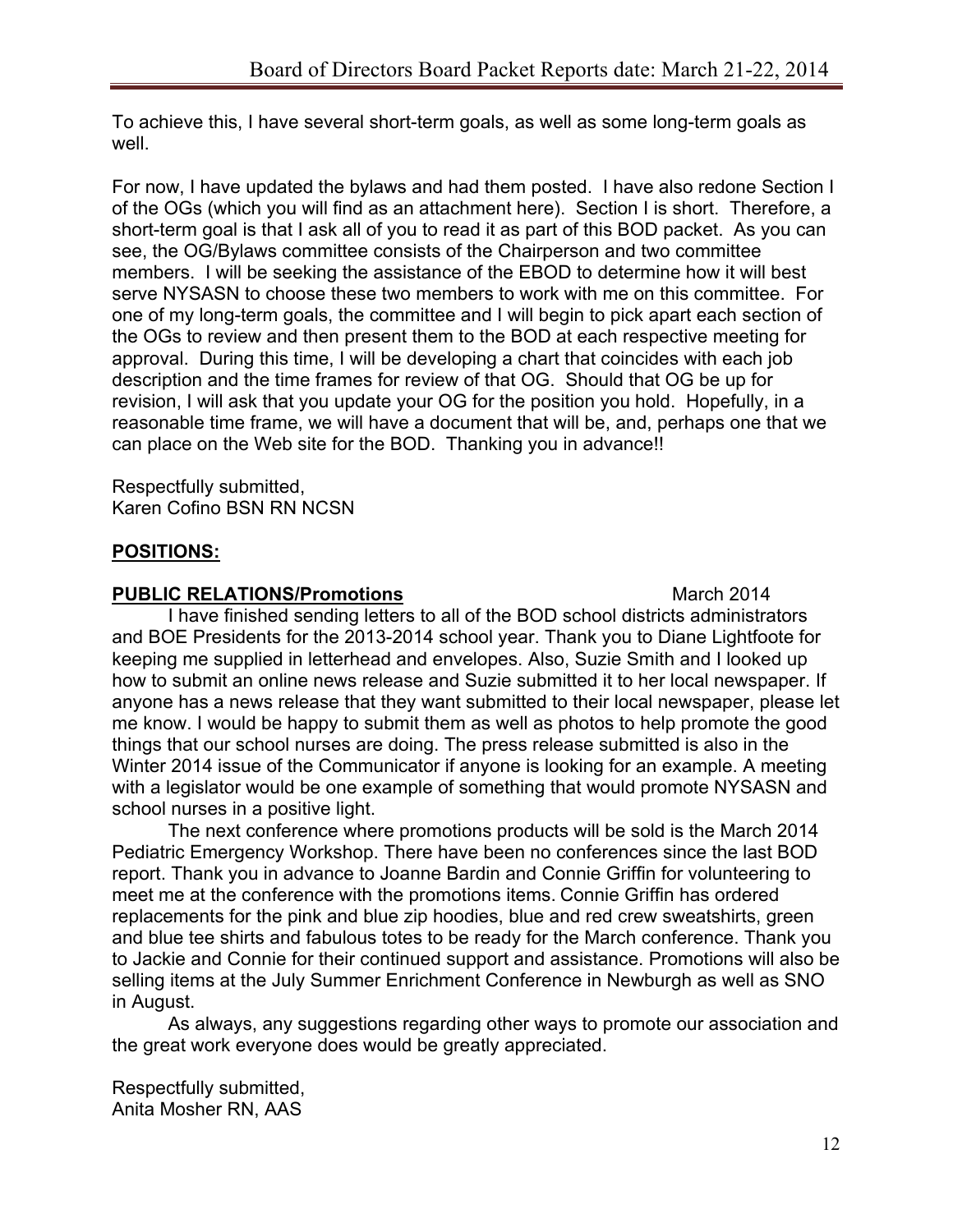## **PUPIL PERSONNEL SERVICES- ADVISORY COMMITTEE (PPS-AC):** March 2014

I would like to say that this meeting was the day after the head of the education department sat in front of the Albany legislators. Everyone was talking about what may be changed and what will continue to move forward. The politics were interesting to listen to I must say.

The meeting of PPS-AC was held January 31, 2014 in the State Education Building in Albany.

Anthony Jaacks discussed the updates from the Office of Curriculum and Instruction. It looks like each subject is being revamped and revised to meet the core curriculum. Karen Hollowood discussed the upcoming (obviously already received) immunization changes with at that time no determined adoption date from the Department of Health at that time. Another change was medical exemptions for immunizations need to be done annually.

 David Bryant discussed Academic Intervention Service (AIS) and the Dignity Act. He asked the question if parents have a clear understanding of the process of reporting and resolutions of incidences. He spoke of how cyberbullying is impacted our school communities and the importance of getting parents and community to know their responsibilities as well.

Elaine Gervais from the Office of Special Education discussed the graduation requirements for students with disabilities.

The next presenter, Carl Friedman spoke of Kinship Care initiative which assists and helps over 150,000 children raised by grandparents and relatives in NYS. The NYS Kinship Navigator (NYSNavigator.org) in an information, referral, and advocacy program for kinship caregivers in NYS. A kinship caregiver is a person caring for a child that is not biologically their own. It assists caregivers by providing information on financial assistance, legal information and referrals, and other issues these families face when raising children in order to provide stability and permanency in the home. This will provide us more resources to help our families we know in this situation.

Cheryl Ohanesian closed out the meeting with a discussion and planning for future meetings as well as what projects the committee sees that needs to be done. Our next meeting is May 16, 2014.

Respectfully submitted,

Joanne Bardin, MSN,RN, AE-C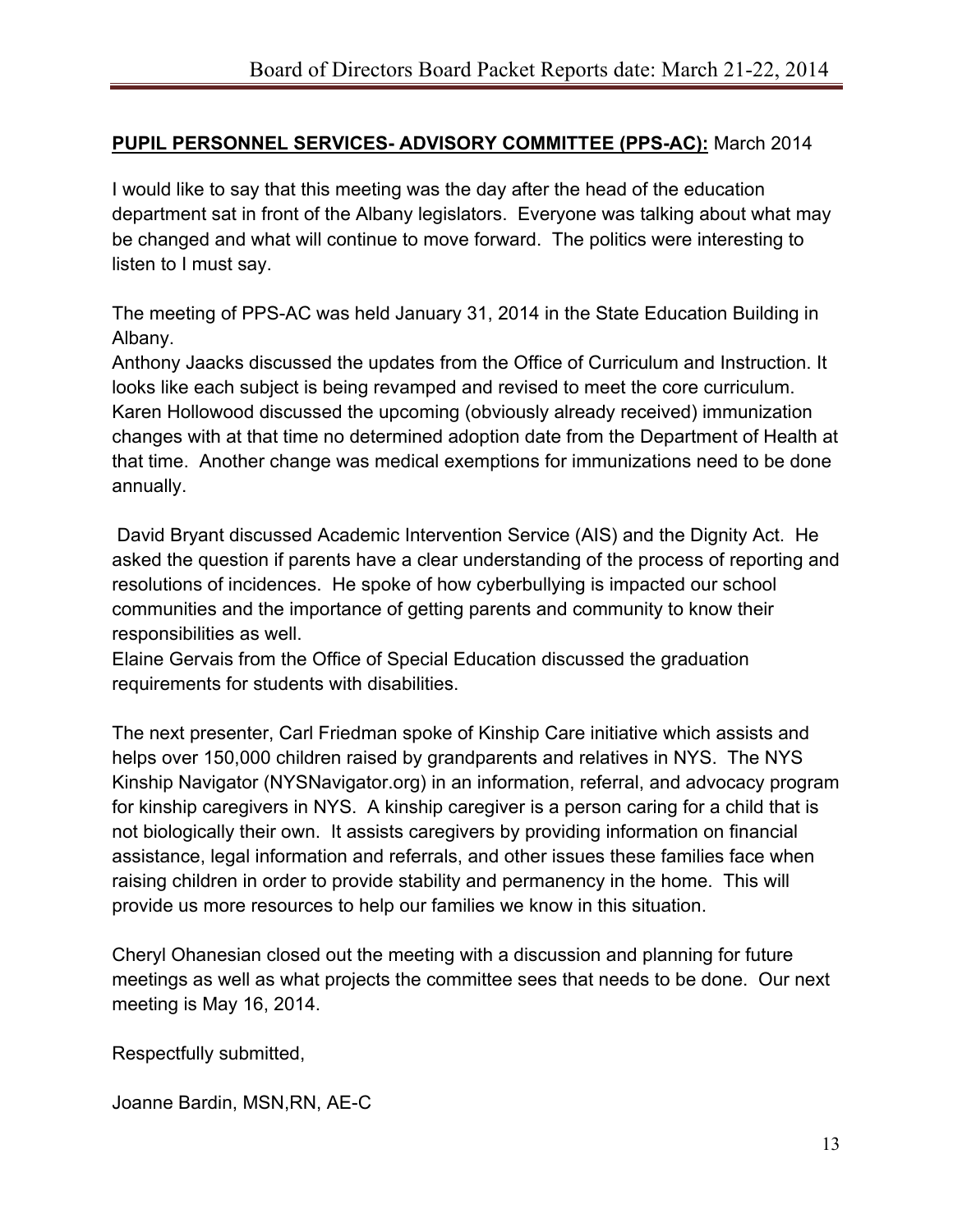#### **WEBMASTER:** March 2014

Thank you to everyone who continues to send updated information for their pages on the website. You'll notice that the 'Members Only" site has a different look. The old program and page design was not meeting our needs for our board and member documents. Instead, we've created a much more user-friendly page that is easier to navigate and looks much better.

The website continues to be a minor source of revenue for the association. We've already received \$300 this year for 3 summer job postings, and most likely will receive more.

As discussed with the EBOD, I'm working on developing a website manual that can be utilized to help manage the website, or be passed on to other board members in the event I am not able to fulfill my duties due to any unforeseen circumstance. It will contain important information such as webhosting/contact information, passwords, and tutorials to help someone else assume the role and position of webmaster. We're also looking at assigning web privileges to one or two other board members that will enhance not only their positions, but enable them to take a more active role in managing their duties that are part of our website management. My goal is to have this ready by the time we meet.

Respectfully submitted, Cindy Sharpe, RN

#### **ZONE COORDINATOR:** March 22, 2014

All of the Zone reps have been working very hard maintaining their email contact listings for their zones, frequently communicating with their zone colleagues and working on naming their EISN for their zones. We are happy to welcome our new zone rep, Ann Lanoue, from Zone 7 to the board. She takes the place of Joanne Reynolds who will be the SNO representative on the board. Welcome, Ann, and thank you, Joanne, for representing Zone 7.

Respectfully Submitted

Gail Hall, RN Zone Coordinator

#### **ZONE 1:**

**Zone 1** March 2014

Zone 1 started off the 2014 year on January  $8<sup>th</sup>$  with our second meeting. Our speaker was Warren Zelman, MD, FACS, FAAP. The topic was "All you want to know but have not had the chance to ask about Ear, Nose, and Throat Issues in Children and Young Adults." Dr. Zelman was an informative, engaging and entertaining speaker.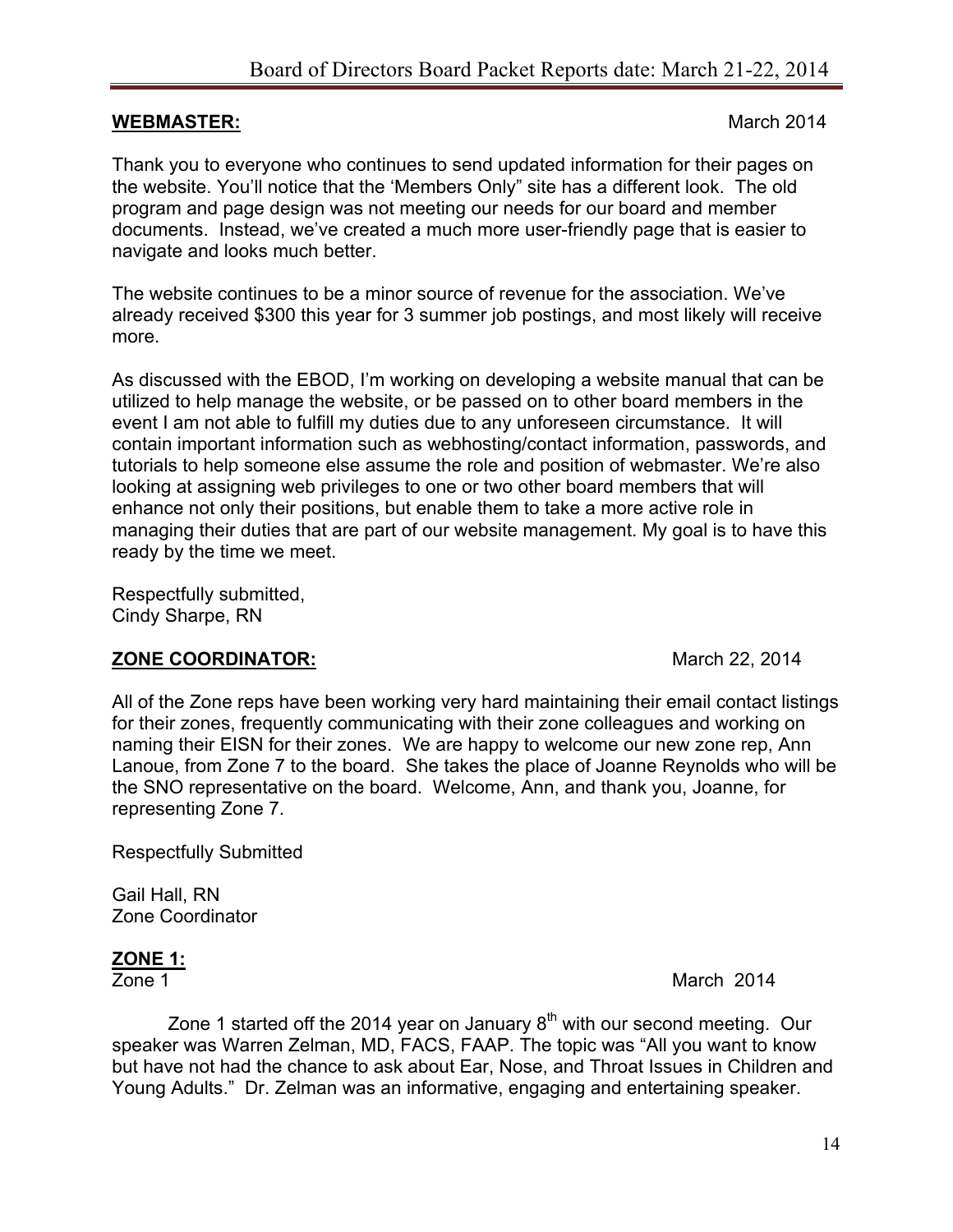Since the event was an informal Q & A meeting, nurses were able to share their questions, thoughts, and experiences as well.

At the same meeting a nominating committee was formed. We are looking for candidates to fill the following positions: President Elect, Treasurer, Secretary and Zone representative.

The next meeting is on March  $19<sup>th</sup>$ . All meetings are held at the North Bellmore Library, North Bellmore at 4:15 PM. The speaker will be Ms. MaryLou Sapienza, Assistant Director of PPS in the Syosset School District. The topic is "The ABC's of IEP's----Then Through the Door of 504".

Members were requested to continue writing their state representatives in opposition to the proposed Legislation A498/S4473.

. Plans are underway for our annual School Nurse dinner.

# Lois Haque, RN, BS, NCSN email: zone1@nysasn.org

516-484-0192

## **ZONE 2:**

Dear Members of the BOD,

I am forwarding the following email which I received from Assemblyman Garbarino's Chief of Staff Josh Ringel. Their interest in school nursing is a result of the legislative visits and conversations that committee members from zone 2 had in regards to the diabetes legislation.

I sent a letter thanking them for their support and interest in school nursing. I explained that I would be forwarding his request to the BOD and would get back to him.

Would the BEDS list have the information he is requesting? If so how does one obtain the info? I do not mind doing the legwork but I would like the BOD position on his request. This is all very preliminary but very encouraging.

I will not be at the March mtg due to my husband's surgery. Please advise me on how you would like me to proceed.

*Subject: School Nurses in NYS Date: 2014-02-25 10:05 From: "Joshua Ringel" <ringelj@assembly.state.ny.us> To: <zone2@nysasn.org> Dear Noreen Maynes, Our office is working on legislation to potentially put a school nurse in every school in New York State. Right now were in the very preliminary stages of researching for this legislation. What I am asking of the NYSASN is if you have an estimate of how much this will cost. If not, the next best thing to do would be to get the average salaries of school nurses in each zone of NYS. This will better help us to figure out the cost estimates per school/district/building. We do not want to implement this program as an unfunded mandate (funding would come from the state). Again, this is very preliminary. Do you think you could get me this information? Let me know if you have any questions or need more information. Josh Ringel*

Thanks, Noreen Maynes BSN RN zone 2 rep

# **ZONE 3: MARCH 2014**

The metropolitan nurses continue in their efforts in opposition of A4987/S4473. Several visits have been made with positive results, Assemblyman Braunstein states he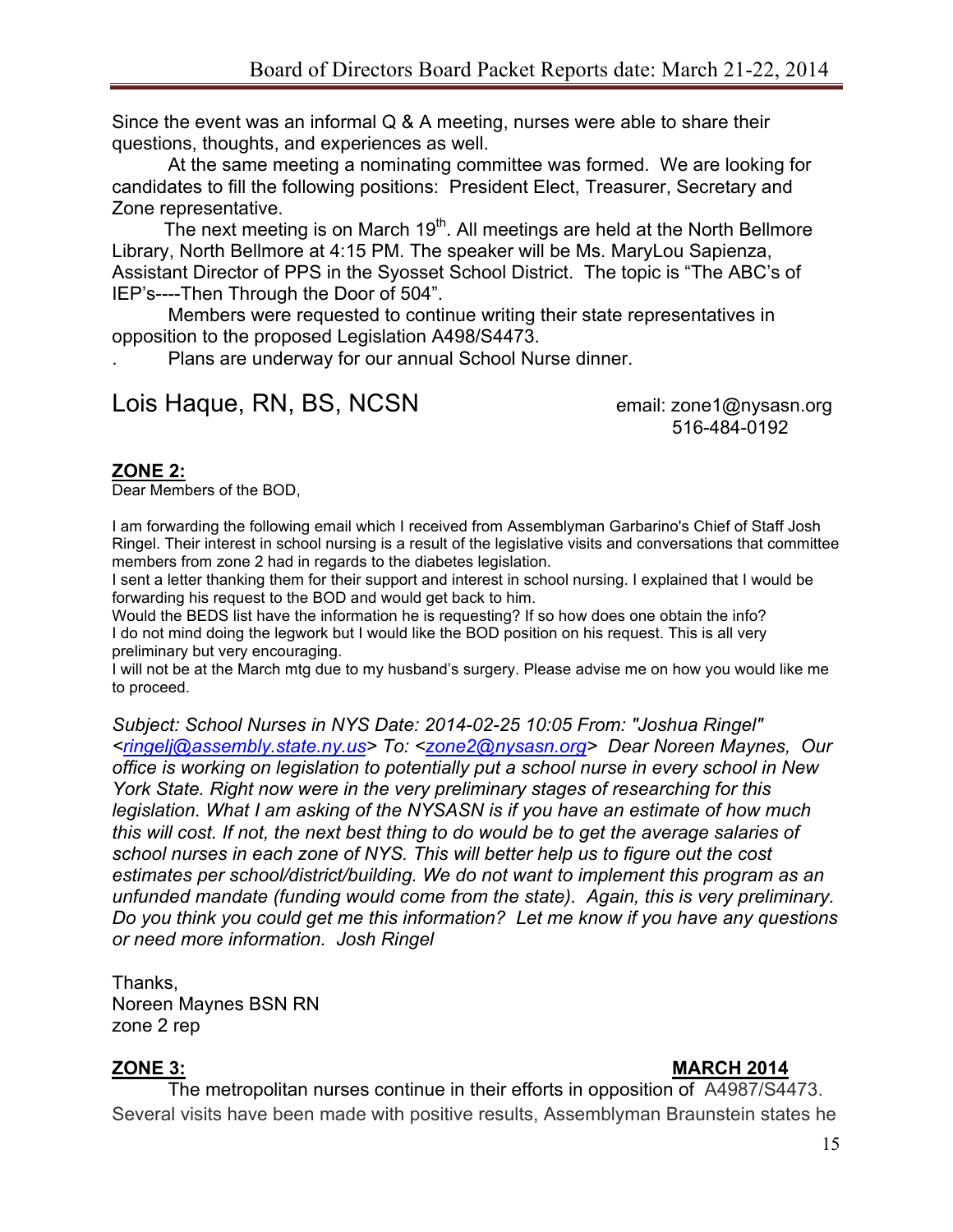will not sponsor the bill! Two education committee members have been visited, however there are 3 we need to still visit and I am having difficulty finding a nurse constituent in their district willing to make a visit.

Our next meeting is March 20<sup>th,</sup> in PS/IS 178 in Jamaica Queens. Carolyn Graeber a pediatric ophthalmologist will be the guest speaker.

I coerced 2 nurses to co-chair school nurse dinner for May7th. Hopefully we will have a venue in place shortly. I have been encouraging members to nominate a nurse for EISN award. I continue having difficulty getting nurses involved in the city and state association.

Mary Fitzpatrick BSN RN

#### **ZONE 4:**Westchester-Putnam March 2014

On January 28<sup>th</sup> Zone 4 co-sponsored (with Student Assistance Services of Westchester) a conference on Adolescent Substance Abuse Prevention Updates for Middle and High School Nurses in Westchester and Putnam Counties at Abigail Kirsch, Tappan Hill in Tarrytown, NY. The featured speaker was Dr. Steven Kipnis, Medical Director of the NYS Office of Alcoholism and Substance Abuse Services. NYSASN Zone 4 member Phyllis Cobb BA, RN presented on the implications for School Nurses relating to bullying and risk for substance use. Other Zone 4 members presented and acted as moderators for presentations by Emergency Room Nurse Managers, Mental Health Practitioners and Hospital Administrators.

We have repeatedly reminded our Zone membership to contact their legislators regarding legislation **A4987 (Benedetto)/S.4473 (Marcellino).**

On March 6<sup>th</sup> gathered at Sir John's Restaurant in White Plains, NY to hear Dr. Eric Small, renowned Sports Medicine Physician who discussed topics pertinent to our practice. We were joined by some School Nurses from Zone 5 who asked if they could attend. Approximately 30 attended this program.

Our plans for School Nurse Day celebrations are advancing with some enticing rewards for our membership!

We regret that are unable to participate with Zone 5 in co-chairing this years Summer Enrichment Academy due to the change in dates but we hope to support the venture as much as possible.

Carol Bumbolow RN 3/2/14

**ZONE 5:** March 2014

Our program committee for our zone has met several times to discuss the 2014 Summer Enrichment program we are hosting at Hilton Garden Inn in Newburgh. The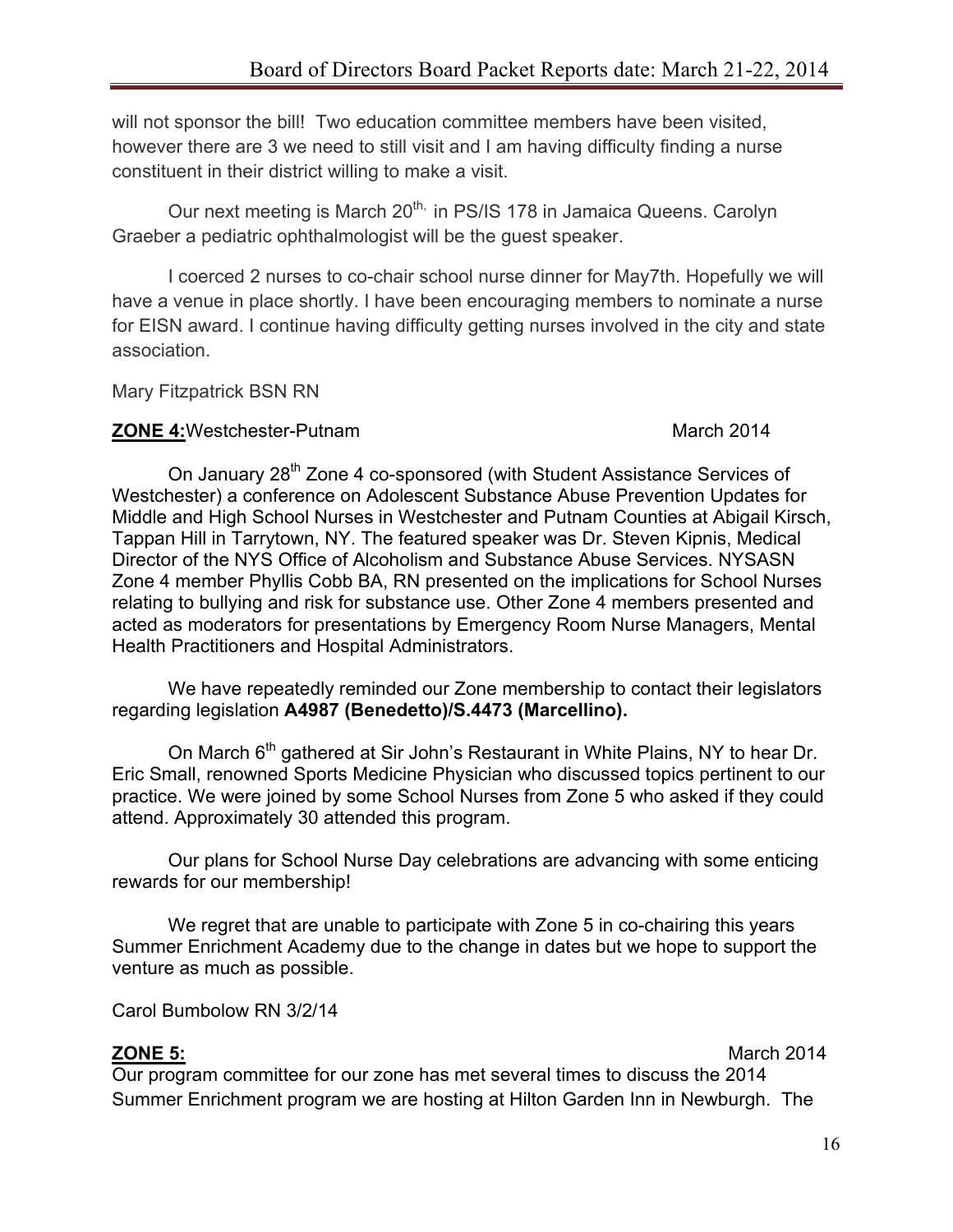title of our program is Youth Mental Health First Aid. Our eight-hour program (8am-5pm) will be offered twice: July 23 and July 24. The nationally certified team of instructors will teach the participants how to help youth who may be experiencing a mental health challenge or may be in crisis. We are really excited to present this program to the school nurses of New York State. We are currently moving through the details of what it takes to put a conference together.

Our executive committee for our zone is also planning our May  $7<sup>th</sup>$  School Nurse Day event with setting up speakers and activities to celebrate US!

We are looking forward to seeing everyone in our area in July for the summer board meeting.

Respectfully submitted, Joanne Bardin, MSN, RN, AE-C.

- **ZONE 6:** No representative
- **ZONE 7:** *Welcome new Zone 7 Representative: Ann Lanoue!* March 2014

Zone 7 has been working on sending letters and reaching out to legislators regarding proposed changes in diabetes legislation.

A second request for the Excellence in Nursing Award was sent out to all Zone 7 members; so far we have not had any response.

CRSNA has an upcoming conference on March 29, there are 51 participants signed up. Topics include: Hand to Shoulder Injuries, Food Allergy Management Update and Self Injurious Behavior. The Mini Conference has 3.0 hours of continuing education credits available.

Respectively Submitted, Ann Lanoue RN, BSN, MBA

# **ZONE 8:**

**ZONE 9:** NYSASN Zone 9 Report – 3/7/14

Zone 9 nurses met at the North Country Family Health Center on Arsenal Street in Watertown, New York on Wednesday evening for our dinner meeting. There were nine nurses in attendance. We enjoyed a tour of the facility, including the Pediatric Primary Care and Adult Care Departments, WIC Department, and The Dental Clinic area. We learned more about what the center has to offer for our community, students, and their families. Elaine Garvey was our host for the evening. We also enjoyed a presentation on Dental Emergencies in School presented by Jill Guiles RDH, Dental Clinic Coordinator. Each nurse was provided with posters and health teaching material to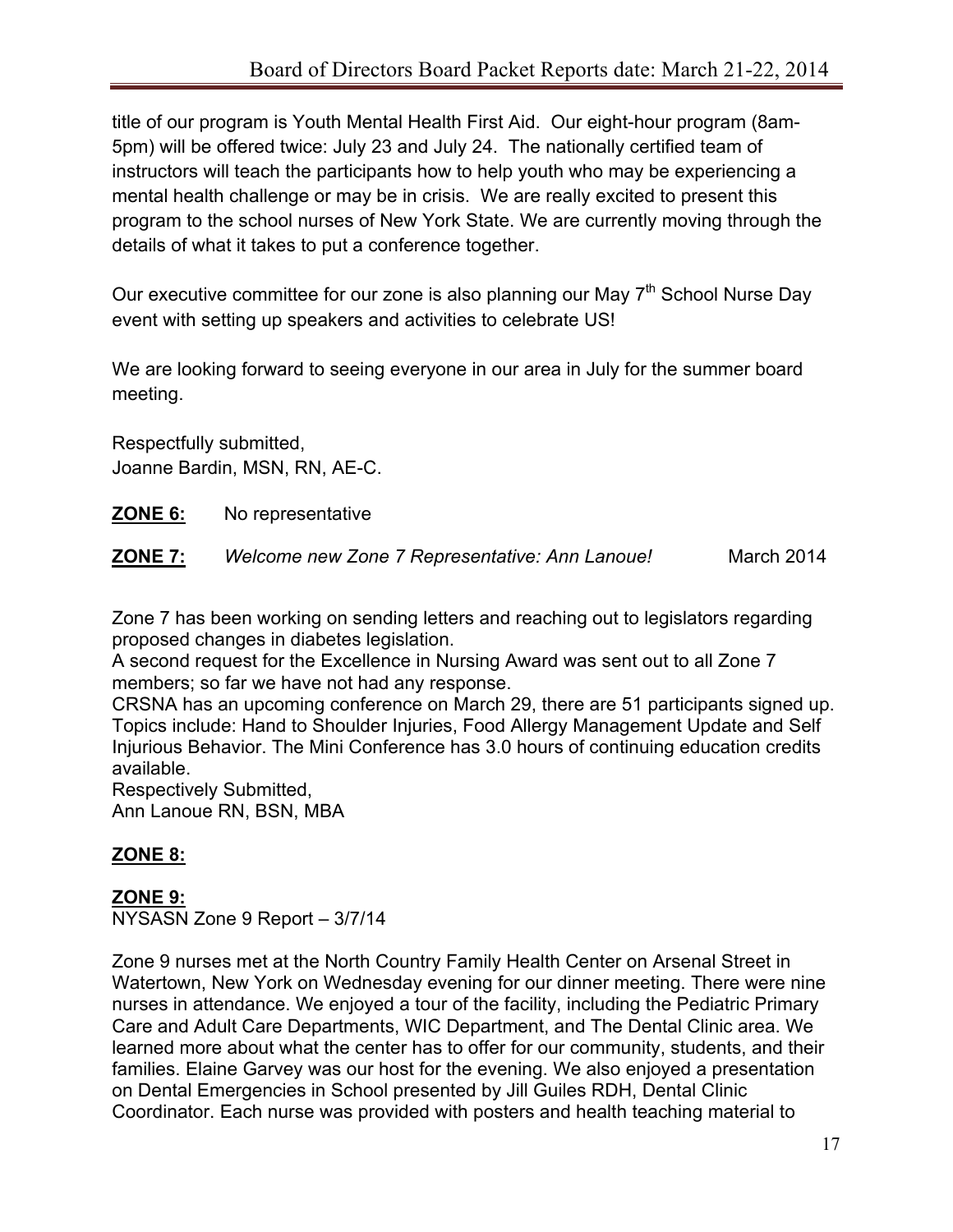bring back to our offices to use for future reference and some teaching tools to use with our students and their families.

After the presentation we enjoyed a delicious dinner and dessert that was brought in by volunteers in our group. We had a time a sharing and recognized Theresa Leeson (last year's Nursing Excellence Recipient) for her part in the successful resuscitation of a student, from another district, that was participating in an athletic competition (basketball) at her building. I have attached the link to the story:

http://www.wwnytv.com/news/local/Indian-River-School-Employees-Credited-With-Saving-Boys-Life-248901971.html

Following dinner we had a short meeting to finalize plans for School Nurses' Day. Our next dinner meeting will be Wednesday, May 7<sup>th</sup> at South Jefferson Central High School at 5:30. Dr. Daniel Cappon will be our guest speaker. We will be honoring our Zone 9 Excellence in School Nursing recipient that evening. We will also honor our retirees. The menu for our dinner will be:

> Macaroni & Cheese Marinated Chicken Breast & Baked Ham Roasted Green Beans and Corn Tossed Salad Wheat Italian Bread Cake

Respectfully submitted, Lou Ann Gleason RN, BSN Zone 9 Representative

**ZONE 10:** March 2014 Zone 10 officers and I met on 2/14/14 at Fran Greenman's (the presidents) house for a wonderful meal and planning session.

Our March meeting is Saturday the 29<sup>th</sup> at the Marley Education Center in Syracuse from 9:00am to 2pm. A light breakfast and lunch will be served. The cost is \$15.00 for members and \$20.00 non-members. Maureen Foran-Mocete the coordinator at the McMahon-Ryan Child Advocacy Center will present "It Shouldn't Hurt To Be A Child". We will learn about the newest Epinephrine Delivery System (Auvi-Q) from the Drug Representative who will also have training units. Dr Michael Ratner a Pediatric Surgeon will discuss what's new and next in managing abdominal complaints and conditions, "If they feel a bubble" does it mean trouble". He will answer our questions on other topics of interest as well.

Our National School Nurse Day Celebration Dinner will be on Wednesday May7<sup>th</sup> from 5:30pm to 9:00pm. It will be at the Alpha Restaurant in Nottingham. The cost is \$30.00 members and \$35.00 non-members. We are having a wonderful speaker, Larry Brennan a retired RN and a light hearted humorist. We will have raffle baskets donated by each district, and the announcement of our Excellence in School Nursing Award winner. We will also hold elections for new officers.

Zone 10 donated \$125.00 to both Ophelia's Place and to Upstate Golisano Children's Hospital.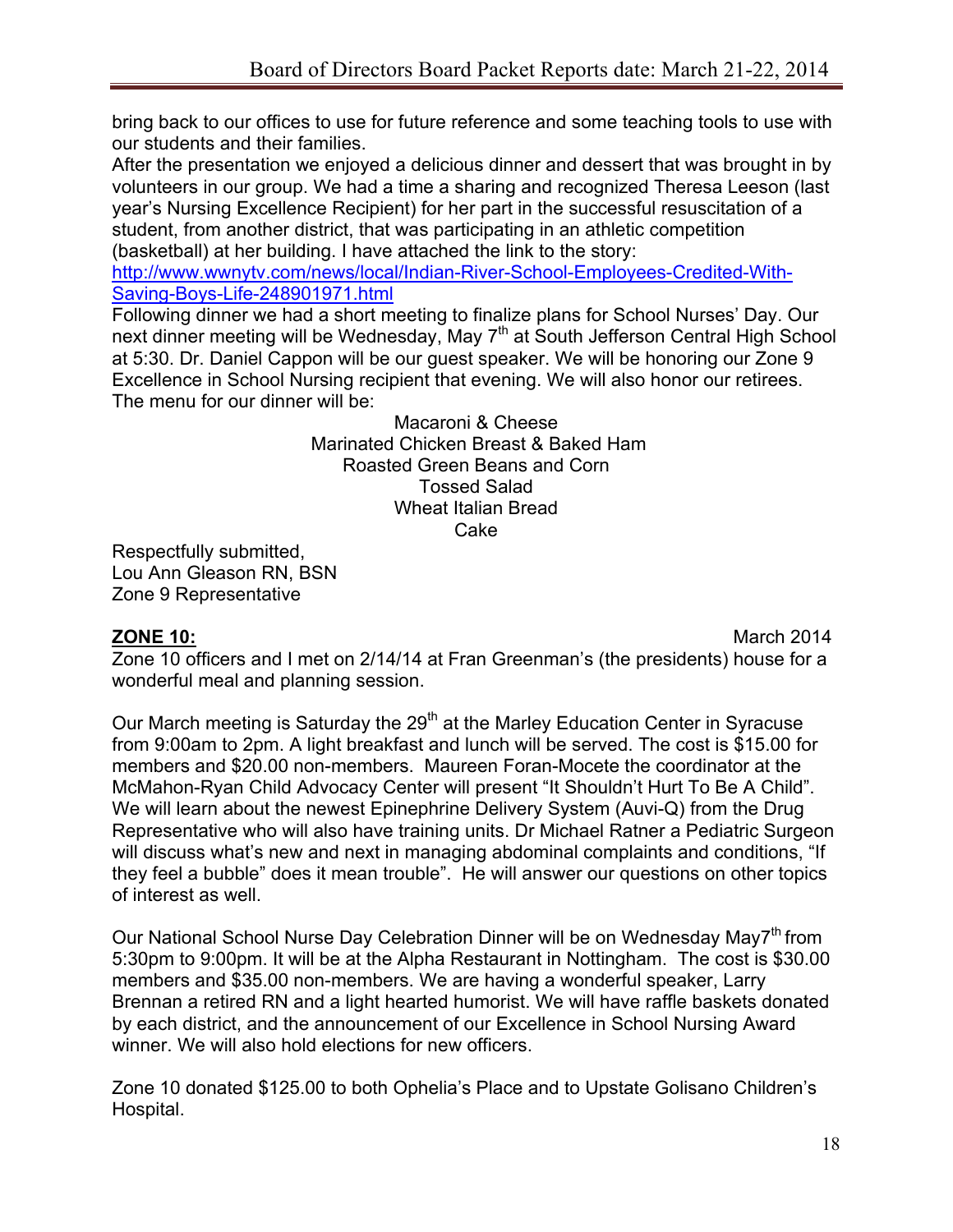Respectfully submitted Diane Belton, RN

**ZONE 11:** March 22, 2014

Zone 11 members have been very busy working on the final touches and completing the "To Do" lists for the Spring Regional Pediatric Emergency Workshop for School Nurses in Watkins Glen. We expect at least 80 attendees. We are also working on our School Nurses Day celebration for May  $7<sup>th</sup>$  to be held in Ithaca, NY. We have chosen our EISN for Zone 11 and looking forward to presenting her with her award.

Respectfully Submitted,

Gail Hall, RN President, Zone 11

# **ZONE 12:**

#### **ZONE 13:**

Greetings from Zone 13! WNYASN has 2 remaining meetings--March (guest speakercardiologist) and April (police officer: the latest info. concerning drugs and our youth)- with our banquet in May. Our scholarship committee will soon meet to choose 1-2 recipients for our annual "winners"! This scholarship goes to a graduating senior(s) who plans to attend a BSN program in nursing in the fall. On a personal note...my school is closing at the end of the school year (one of the10 parochial schools the bishop has closed here in western NY! ) A very sad time at our school.... Debbie Kampff

Zone 13

**ZONE 14:** March 2014

Zone 14 will continue to meet twice a year. The next meeting will be held on School Nurse's Day, Wednesday, May 7, 2014. This meeting will be organized by Joetta Pollock and Anita Mosher. It will be held at The Mustardseed in South Dayton, NY. We are looking for a speaker at this time. Look for more information closer to the date.

Our zone continues to send letters to the three legislators in Zone 14. We are all starting to receive feedback from all three of them. It is encouraging to see so many of the Zone 14 nurses take the time, above and beyond school hours, to invest in our students' futures.

Any nurse is welcome to send me information they want disseminated to other school nurses in Zone 14 and I will happily pass it on to everyone. We often have nurses throw a question out to the zone for a consensus or feedback. If anyone knows of any conferences or events they wish to pass on to the rest of the zone, please feel free to forward it to me.

Thank you for all that you do for the students of Zone 14. It has been a very cold winter this year, but the end is in sight. While I am sure that students and probably even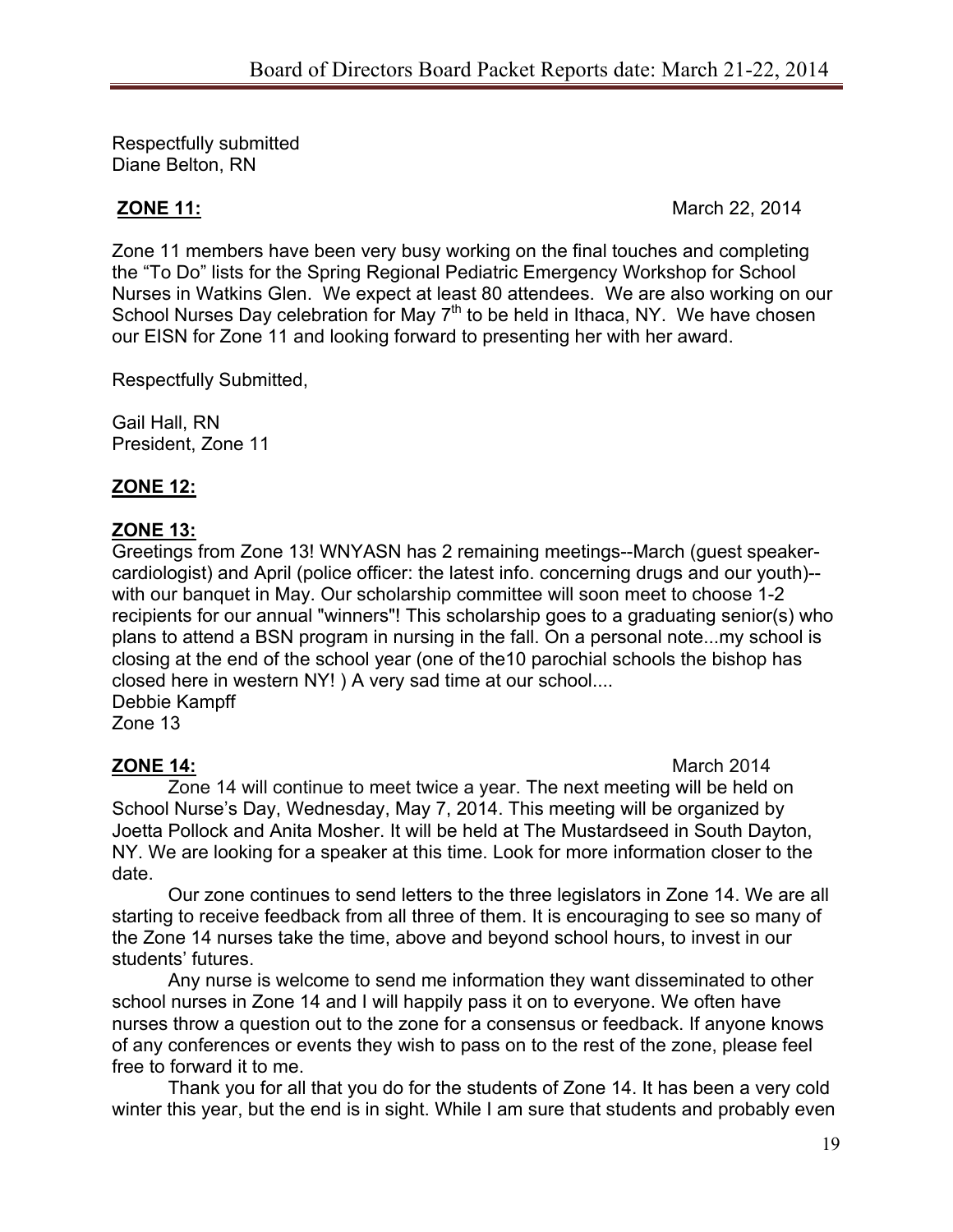staff have needed a lot of encouragement from their health office to get through the extreme cold and illnesses of this winter, know you are valued and appreciated. Spring is just around the corner! Consider inviting a school nurse who is not a member of the local or state organization to our meeting in May so he/she can celebrate the value of school nurses with his/her zone.

# **Contact: Anita Mosher, RN**

amosher@dunkirk.wnyric.org

zone14@nysasn.org